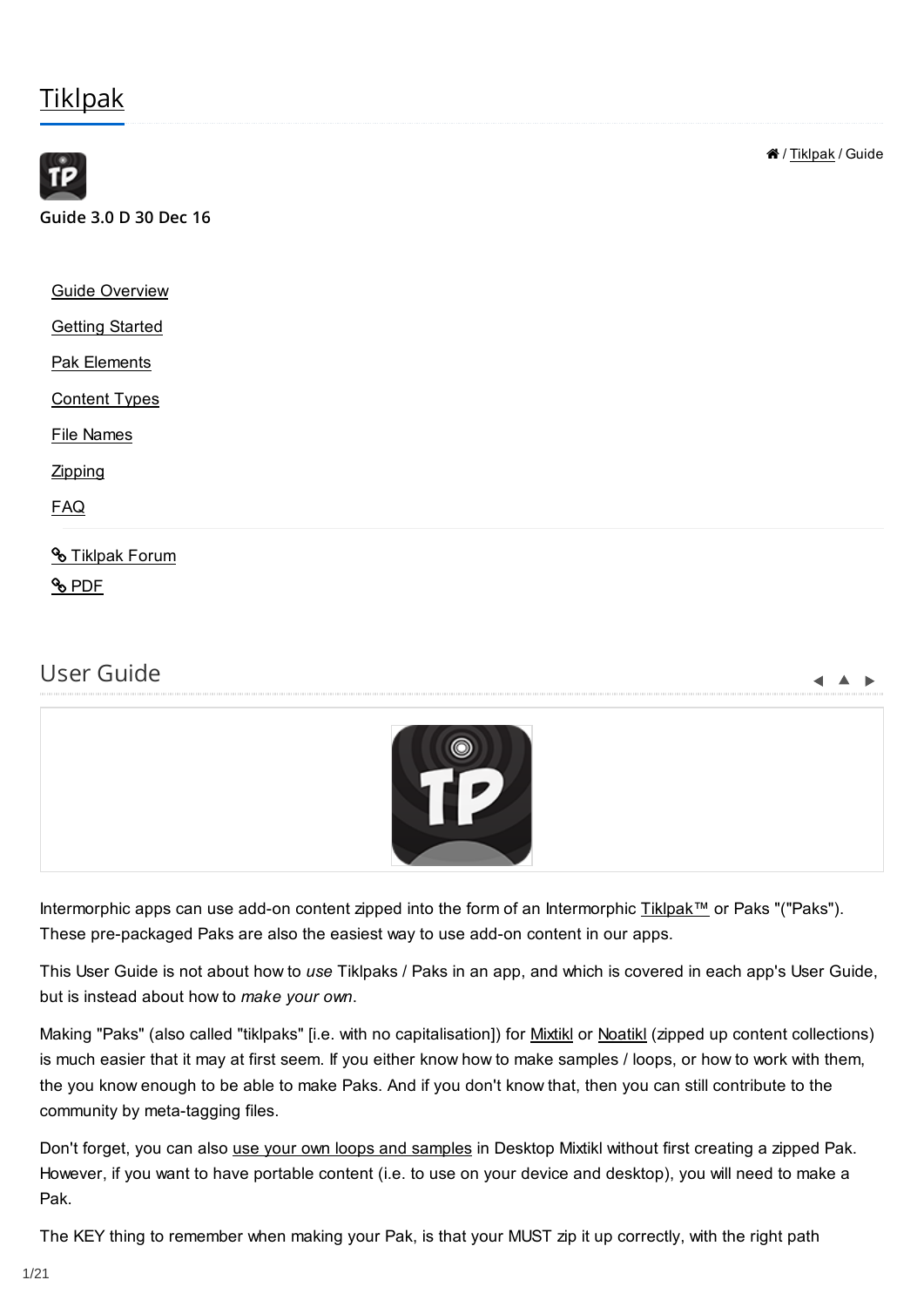### <span id="page-1-0"></span>structure.

### Zip files

We use zip files because the format is open; they are great for templates because the included content cannot be overwriten; they are easy to make (by us or you!); there are many 3rd party tools (some free) to create them; they can contain a directory structure; packaged content can be anything and is compressed; they keep content nicely organised - and zip files are easy to transfer!

### Pak Content

The multimedia content in Paks can be [audio, MIDI, generative music & other kinds of files](#page-13-0) as well as other elements such [PSE Sound Networks](https://intermorphic.com/pse/3/index.html#networkeditor) (.tg), [PSE FX Networks](https://intermorphic.com/pse/3/index.html#networkeditor) (.fxm), Noatikl & Mixtikl files, images etc.

The [Pak elements](#page-3-0) are the things that you need to include in a Pak to make it work, the combination of which depends on what kind of Pak you are wanting to make.

**Tip**: Mixtikl includes Tiklpaks of both of the types below. The best thing to do before you head off to start making your own Paks is to get the [add-on Tiklpaks](https://intermorphic.com/tiklpak/index.html#downloads) (all Contruction Kit Paks) and have a look at some of them and see the elements they include (just unzip the ones you are interested in).

### Construction Kit Pak

An integrated collection of content sharing the same tempo and root that you want to appear in the Pak list and that you want to mix together out of the box e.g. all elements from a song chorus.

### **Example Construction Kit Paks**

The LoopMix1 (loopmix1\_tp\_im.zip) and the GenMix1 (genmix1\_dmaj\_im\_tp.zip) paks contain varied content at the same tempo and root and is suitable for mixing together, so they are packaged as Construction Kit Paks and they show up in the Pak list.

### Separates Pak

A larger collection of content all of similar type, such as Bass Loops, that you may or most likely may not want to appear in the Pak list. Content in Separates Paks is mainly for browsing for from a content cell, and then adding to a mix.

### **Example Separates Pak**

The LoopBeats2 Pak (loopbeats2 tp im.zip) contains only drum loops at different tempos and is packaged as a Separates Pak which does not show up in the Pak list, as the content in it is meant to be browsed for from a content cell.

# Making, Selling & Distributing Paks

If you have put your own content into a Pak (i.e. YOUR Pak) and want to sell it, then fine: we won't get in the way. We don't want a cut on what is yours or even a 'format' royalty. Just set up your store or get a distributor, and away you go. Make sure first, however, that you own the content or have the necessary rights in the content to do this.

If you want to give YOUR Pak above to the community for them to use for free, then go for it. The world is ready and waiting to hear what you can do with community content!

If you don't make your own loops or sounds, you can still contribute to the community as a Pak maker/curator. There is a growing body of freely licensable Creative Commons content you could referencee & use within Paks do, of course, make sure you comply with all license terms! See [One Laptop Per Child project](http://wiki.laptop.org/go/Sound_samples) for examples of Creative Commons licensed samples.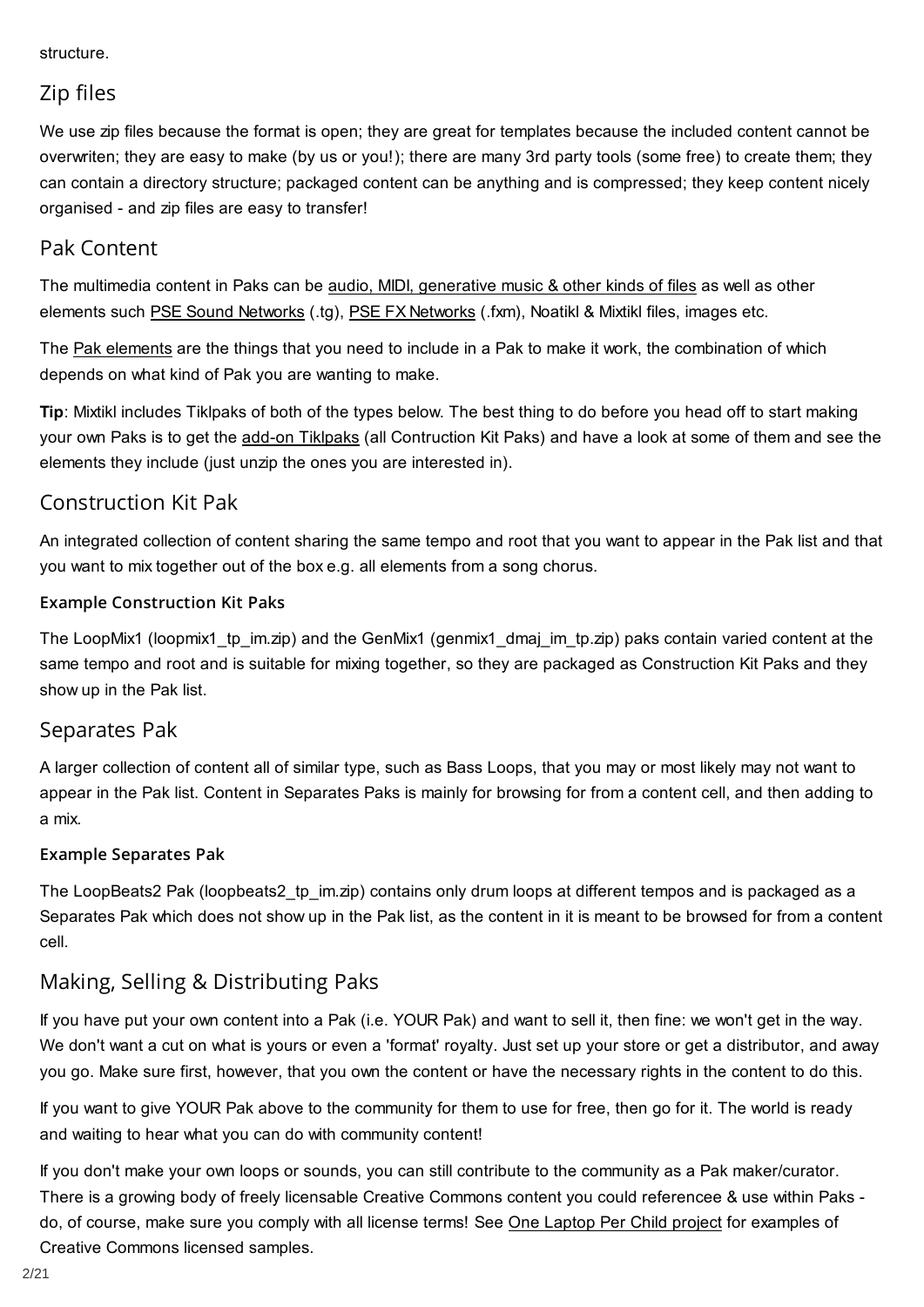<span id="page-2-0"></span>All we ask is that you do not call your Pak a Tiklpak or refer to your Pak as a Tiklpak. Tiklpak is the Intermorphic Pak brand, is a trademark of Intermorphic, and we reserve its use for Paks we create and distribute or sell. Thankyou!

### Important Considerations

- If your Pak is to include audio loops we recommend:
	- Use 44 Khz Mono loops (either WAV or Ogg).
	- Aside from performance & footprint issues, stereo loops require twice the RAM and more processing power. We recommend being consistent, so recommend opting for mono as these can be positioned. If you have or keep the WAV masters at 44KHz stereo, then you can always use them in years to come.
	- o Ogg loops are much smaller (see Pak size below), but they have to be decompressed before being loaded into memory. If you are after pure speed of loading, then it is best to stick with WAV.
- Pak Size:
	- o It's up to you but remember two things: 1) File Size keep it down if you want to run it on mobile devices; 2. RAM - samples have to be loaded into memory to be used, and this is always scarce on mobile.
- Try to work with high quality "master" audio samples which you then edit and resample.
- For song related Paks, content will generally be 1 to 4 bars loops from the various chorus elements of a song/track (e.g. beat1, beat2, bass, keys, synth, vox1, vox2 etc) and can also include "sting" samples for "one shot" playback.
- Tempo and the content size are closely interrelated: a 1 bar 60bpm audio clip is 4 seconds in length (each beat is 1 second in length and there are 4 of them in a bar), and a 1 bar 120bpm audio clip a 2 seconds in length (each beat is 1/2 second and there are 4 of them). Therefore Paks with a slow tempo will generally be larger than those with a fast tempo!

# Tools You May Need

- [Noatikl:](https://intermorphic.com/noatikl/index.html) to create generative [.partikl](https://intermorphic.com/pse/3/index.html) files and .noatikl files
	- Note: .partikl files contain both Noatikl file data and associated Synth/Effect definitions and ogg/dls sounds; they can be used either standalone within Noatikl, or they can be used as content for Mixtikl Mixer content cells.
- [Mixtikl](https://intermorphic.com/mixtikl/index.html) Desktop (Win or Mac version): to create mixtikl files, test Paks and play your mixes!
- Textpad, Notepad (or whatever): to tweak your pak.xml files (these define the tempo & key).
- Winzip (7Zip or whatever): to package-up your Paks into self-contained zip files.
- [Audacity,](http://audacity.sourceforge.net/) Wavelab or similar: to create your loops and ogg files.
- [Polyphontics,](http://sonicamigos.com/polyphontics/) [Awave Studio](http://www.fmjsoft.com/awframe.html) or Microsoft DLS Producer: if you need to create any DLS 1 wavetables for your PSE content.

# Getting Started

 $\blacktriangle$   $\blacktriangle$   $\blacktriangleright$ 

The first thing you need to do for Pak creation is to make your **Pak folder**. Your Pak folder can be a folder underneath the Paks directory (e.g. paks/MyName\_MyPak), or even a subdirectory underneath the Paks directory (e.g. paks/bassLoops/MyName\_MyPak). The reason you might want to put it in a subdirectory is for easy browsing of content of a similar type.

# First things first

Navigate on your PC to the Intermorphic Folder [\(see here\)](https://intermorphic.com/tiklpak/index.html#intermorphicfolder).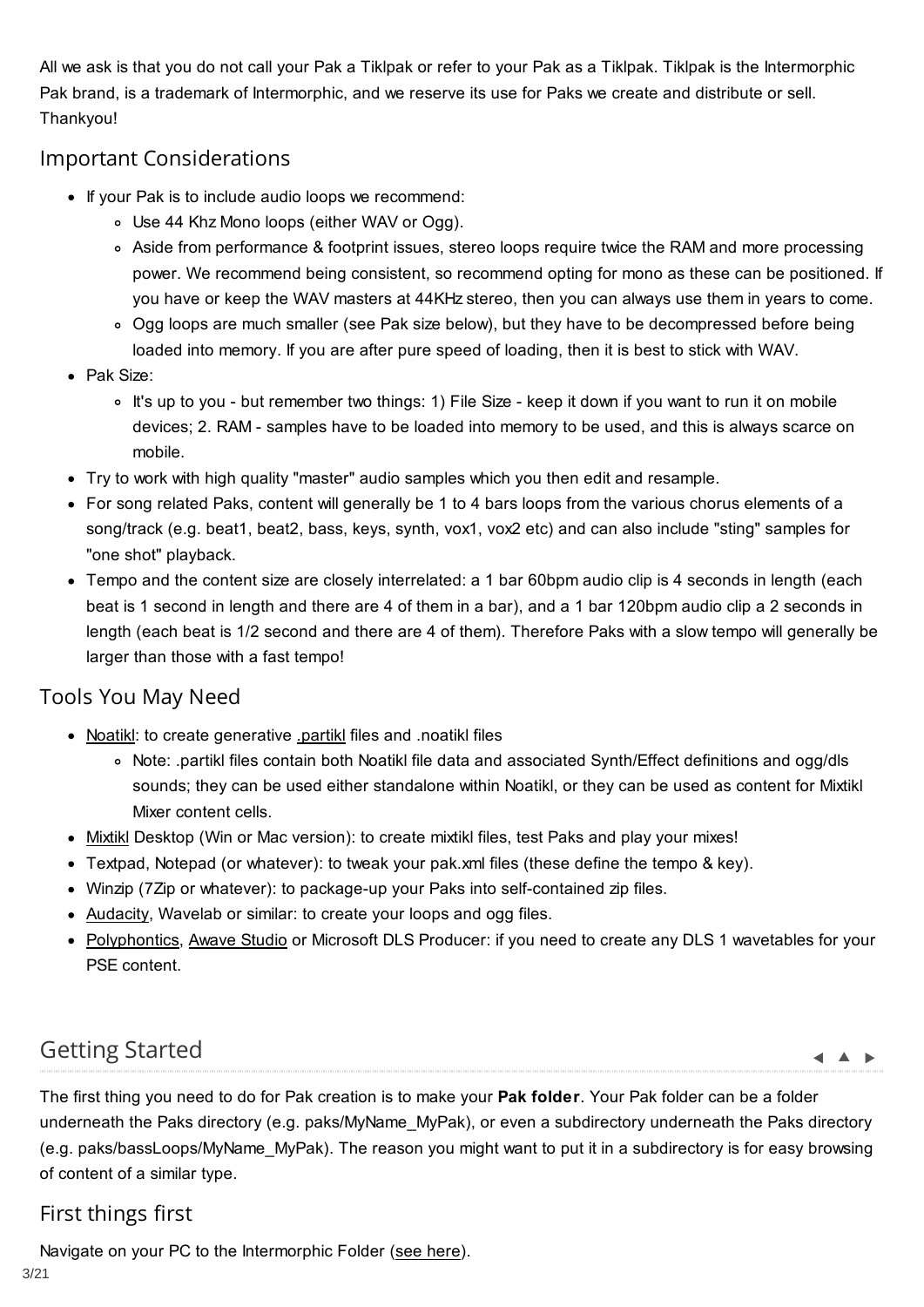# <span id="page-3-0"></span>Then create your **Pak folder** (MyName\_MyPak)

1. Create a new folder under the Intermorphic Folder (note the lower case 'i'):

```
e.g. intermorphic\mixtikl\paks\MyName MyPak or;
```
e.g. intermorphic\mixtikl\paks\bassLoops\MyName MyPak

- Pak folder names must be unique and should a naming convention like "Artist\_Track\_Label" (or where they are just loops then "Company\_LoopDescription").
- o Spaces may be used in path names, but we recommend you do NOT use them choose underscore or dash characters instead - or use CamelCase.
- This folder is displayed in the content list, so we recommend keeping it short and you may wish to use abbreviations and undesrscores or dashes.
- 2. Put (or save) all of the elements that you require into this folder.
- 3. You can work with and test your Pak in this folder before you create your final Pak file.
	- More experienced Pak creators may wish to create a "dev" folder under the "paks" folder, and then put all Pak content development in a folder "intermorphic/mixtikl/paks/" under this. You then create your zips, using batch files, from these folders and never inadvertently overwrite or alter your master content.
- 4. **You are ready for the next step!**

| Pak Elements |  |  |
|--------------|--|--|
|              |  |  |

### Pak Elements & What They're For:

**Tip**: Select each following heading to see full details.

#### **pak.xml**

- Defines the Pak root and tempo; allows Pak to be displayed or hidden in Pak list
- Required in Construction Kit; can be used in Separates Pak where all content share common root/pitch

This file defines the Pak base root and tempo and allows Pak to be displayed or hidden in Pak list. It is required in Construction Kits, and can be used in Separates Pak where all content shares a commmon root/pitch.

For a real example, see the pak.xml file in one of the [Audio Loop Collection 1](https://intermorphic.com/tiklpak/index.html#included-paks) add-on Tiklpaks.

From the webpage, copy the text below and paste it into a new text file that you save in your MyName\_MyPak folder as pak.xml. Modify the pak.xml it to suit your requirements (see below for the optional items you can delete) :

<copy text below... >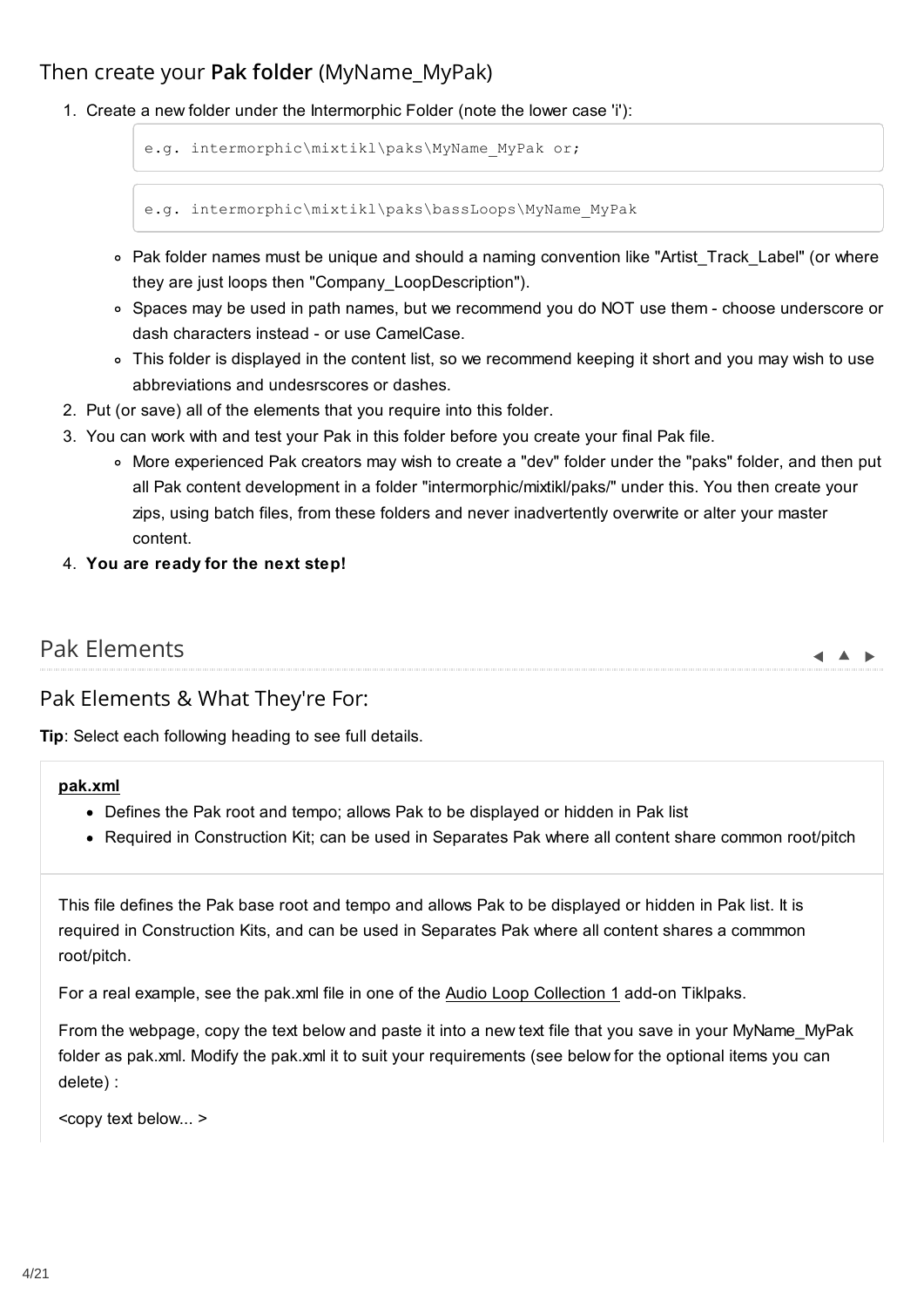```
<pak
messagespath="intermorphic/mixtikl/paks/MyName_MyPak/messages" 
tempo="135" 
root="F" 
scale="Major" 
hidden="0"
displayname="1" 
kmopenname="2" 
description="3" 
copyright="4" 
dispscale="5" 
eska="0"
path="/MyName_MyPak/" 
source="yourname" 
licenceURL="http://yourdomain.com/eula.html" 
linkURL ="http://yourdomain.com/getpaks/" 
year="2010" 
style="world" 
instrument="drum, beats, loops"
descriptors="beats" 
> 
\langle/pak\rangle
```
### <copy text above... >

### Notes:

- 1. *messagespath*: The path to your pak messages.asm file; this will include your folder name (e.g. intermorphic/mixtikl/paks/MyName\_MyPak/messages)
- 2. *tempo*: The tempo is the tempo for which the content is designed to be played, in terms of beats per minute.
- 3. *root*: The root parameter should be the root to which the media in your content is designed to be played. For example, this might be A, A#, C, Db etc.
- 4. *scale*: The Scale is purely informational, describing guidance as to the harmonic structure of the content within the Pak; the user considers this, and for example might not choose to play a "Minor" Pak against a "Major" Pak (but there again: they might!).
- 5. *hidden*: Set the value to 0 if you want the Pak to display in the Pak list (or just leave out the parameter altogether). e.g. for a Construction Kit; a value of 1 prevents it displaying in the Pak list, e.g. for a Separates Pak
- 6. *displayname*: DO NOT CHANGE, points to string 1 in Pak messages.asm file
- 7. *kmopenname*: DO NOT CHANGE, points to string 2 in Pak messages.asm file
- 8. *description*: DO NOT CHANGE, points to string 3 in Pak messages.asm file
- 9. *copyright*: DO NOT CHANGE, points to string 4 in Pak messages.asm file
- 10. *dispscale*: DO NOT CHANGE, points to string 5 in Pak messages.asm file
- 11. *eska*: DO NOT CHANGE
- 12. All other parameters under this (as shown in grey) are currently optional and purely informational. The reason for including the other meta information is that some day Mixtikl will be able to use these of search on then, helping you to find samples quickly.
- 13. WHEN MODIFYING THE XML, BE CAREFUL NOT TO ADD SPACES WITHIN DOUBLE-QUOTE CHARACTERS (except where text). DO NOT FORGET THE FINAL CLOSING BRACES.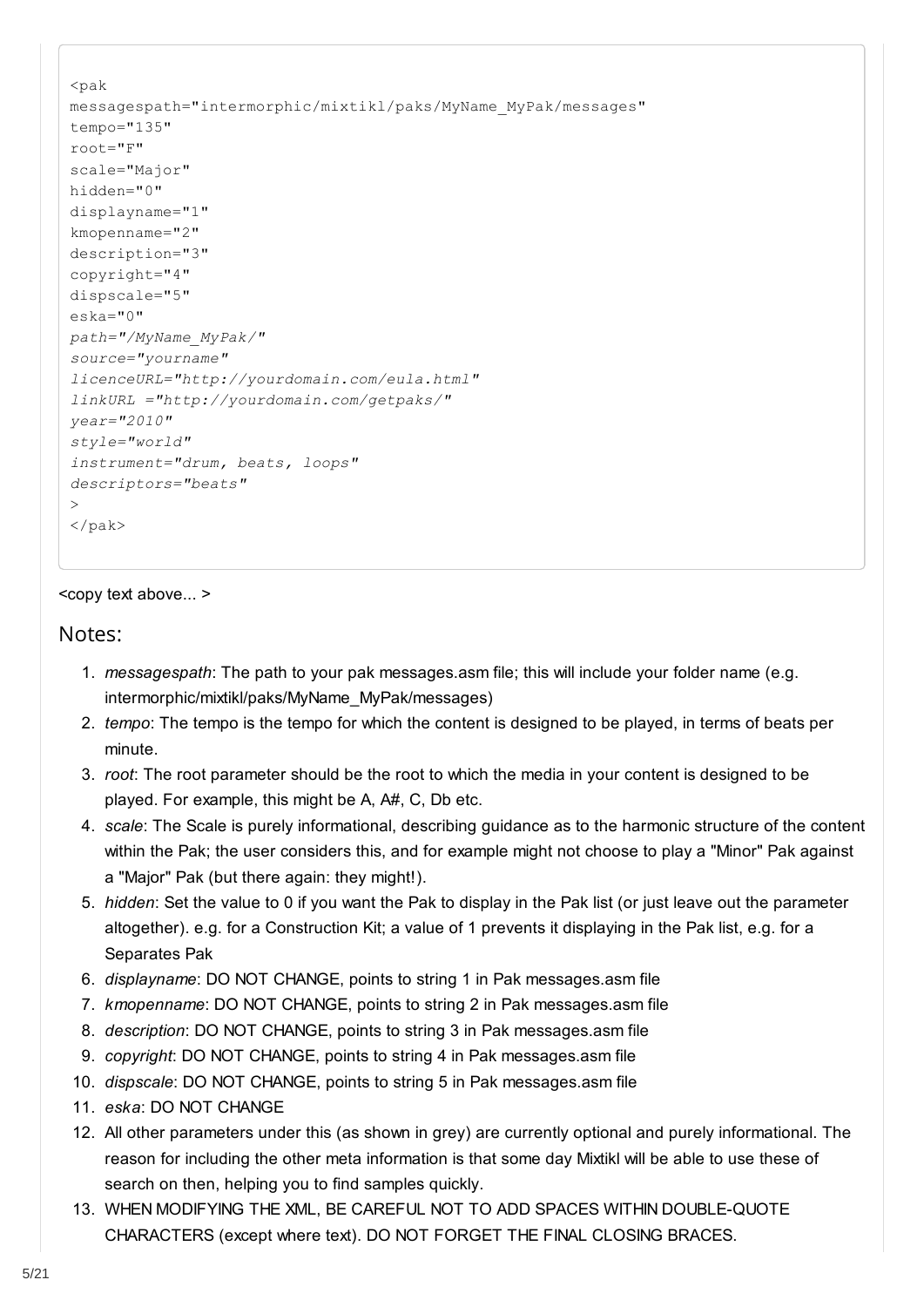#### <span id="page-5-0"></span>**mixtikl.xml file**

- Defines the common root and tempo; Pak will not show in Pak list
- Special use: required in Separates Pak of common root/pitch that does not include pak.xml
- Primarily for ad-hoq use and browsing of same tempo/pitch content from a content cell without first having to first create a zip, and obviating the need for separate yourfile mixtikl.xml files for each content item - typical example would be e.g. using a directory of pre-prepared same tempo/pitch loops from a Music Magazine or sample directory

SPECIAL USE ALTERNATIVE TO [PAK.XML](#page-3-0) FILE: This file tells Mixtikl about any overriding tempo, root and scale of **all** loops in this Pak, and will ensure the Pak is not displayed in the Pak list. Is only required in a Separates Pak that includes content all at the **same** tempo and root pitch, and does not contain a pak.xml file. It means you do not have to create a **[yourfile\\_mixtikl.xml](#page-7-0)** file for each and every audio and music content file in the Pak.

It is primarily for ad-hoq use and browsing of same tempo/pitch content from a content cell without first having to first create a zip, foregoing the need for separate yourfile\_mixtikl.xml files for each content item - typical example would be e.g. using a directory of pre-prepared same tempo/pitch loops from a Music Magazine or sample directory.

From the webpage, copy the text below and paste it into a new text file that you save in your MyName\_MyPak folder as mixtikl.xml. Modify the mixtikl.xml it to suit your requirements (see below for the optional items you can delete) :

<copy text below... >

```
<?xml version="2.0"?>
<mixtikl_meta
tempo="120"
root="D"
scale="Major"
path="/MyName_MyPak/" 
licenceURL="http://intermorphic.com/company/eula.html" 
linkURL ="http://tiklpak.com" 
source="Intermorphic" 
copyright="Intermorphic Ltd" 
year="2008" 
style="house" 
instrument="bass" 
descriptors="fast, heavy, loud" 
\rightarrow</mixtikl_meta>
```
#### <copy text above... >

#### Notes:

- 1. As for [yourfile\\_mixtikl.xml](#page-7-0) files, except does not include the "bars" meta tag.
- 2. Items in grey are for the time being optional and informational.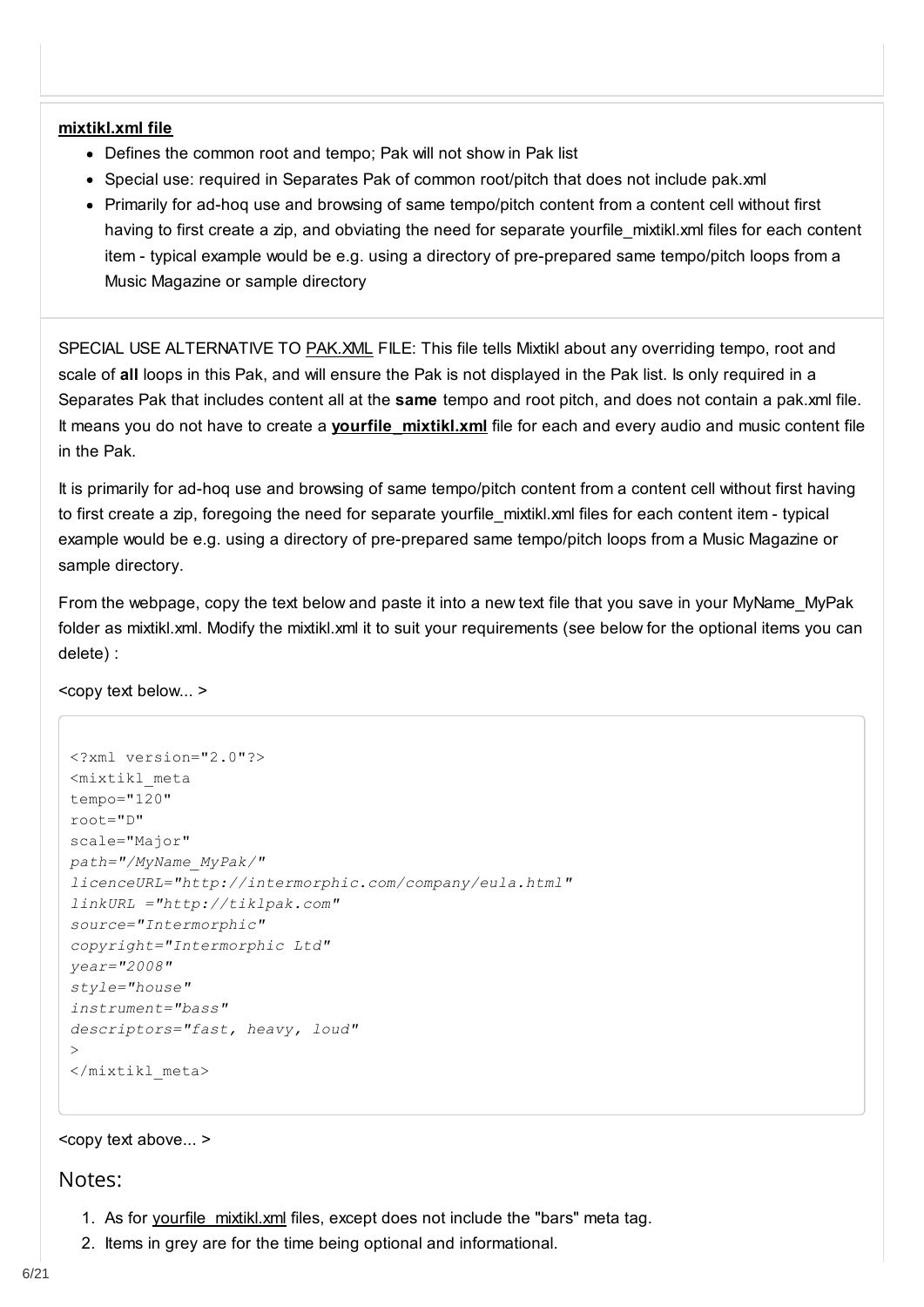#### <span id="page-6-0"></span>**messages.asm**

- Defines how the Pak shows up in the Pak list
- Required in Construction Kit; only required for Separates Pak that needs to show in Pak list

This simple text file defines how the Pak shows up in the Pak list. It is required in both Construction Kit and Separates Paks.

For a real example, see the messages.asm file in one of the [Audio Loop Collection 1](https://intermorphic.com/tiklpak/index.html#included-paks) add-on Tiklpaks.

From the webpage, copy the text below and paste it into a new text file that you save in your MyName\_MyPak folder as messages.asm. Modify messages.asm to suit your requirements:

<copy text below... >

```
* Copyright (C) 2013 Intermorphic Limited. All Rights Reserved.
CATALOG_START "en"
CATALOG_STRING 1, "MyName_MyPak"
CATALOG_STRING 2, "MyName_MyPak"
CATALOG_STRING 3, "MyName_MyPak using 3rd party samples."
CATALOG STRING 4, "The Copyright statement"
CATALOG STRING 5, "Major"
CATALOG_STRING 6, "http://www.intermorphic.com/tiklpak"
CATALOG_END "Unknown"
```
<copy text above... >

Notes:

- 1. Put your copyright statement here if you wish, but do not forget the "\*" at the beginning
- 2. CATALOG\_START "the locale/language for your Pak, where en is English"
- 3. CATALOG\_STRING 1, "text shown when using Menu Open operations"
- 4. CATALOG STRING 2, "text preface (e.g. XXX) shown when opening files saved by users, i.e. XXX: File Name : User Mix name"
- 5. CATALOG\_STRING 3, "description of your content; this is not seen by the user"
- 6. CATALOG\_STRING 4, "the copyright notice; this is not seen by the user"
- 7. CATALOG\_STRING 5, "pak scale (e.g. major, minor); this is not seen by the user"
- 8. CATALOG STRING 6, "URL-to-a-webpage-about-the-pak"; a user can be directed here to find out more by pressing the "info" button in a [Mixer Cell Menu](https://intermorphic.com/mixtikl/guide/index.html#mixercell) where the cell uses content from this pak
- 9. CATALOG\_END "do not change, essential"

#### **your files**

- The content files you want in your Pak, in any combination of audio, MIDI, partikl and noatikl formats
- Required in both Construction Kit and Separates Pak

Paks can contain audio and music files in any of the related formats supported by Mixtikl (e.g. .ogg, .mid/.midi, .par/.partikl, .noa/.noatikl, .wav, .au and even DLS 1 wavetables). For further information see the section on [Content Types.](#page-13-0)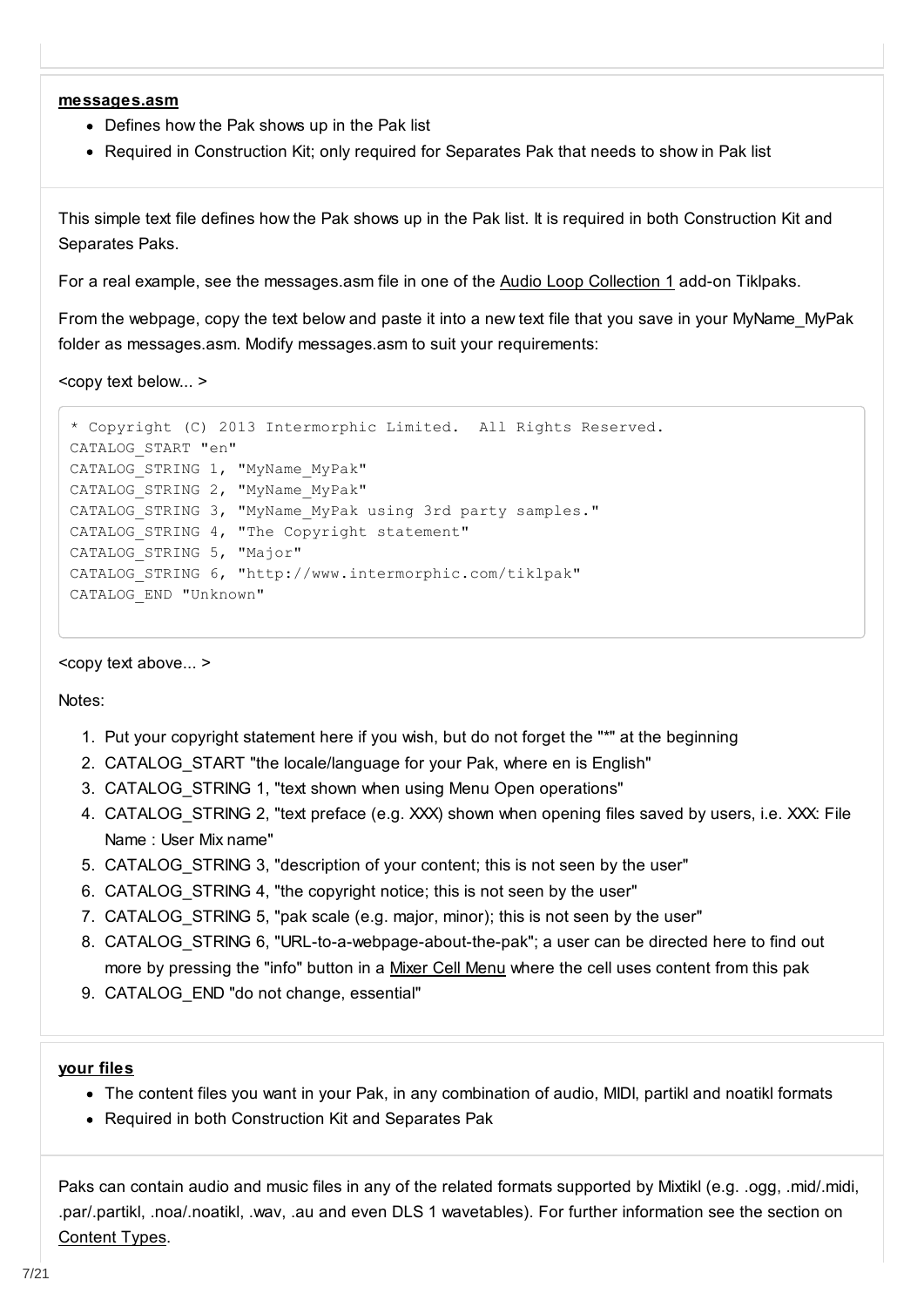<span id="page-7-0"></span>For a real example, see the files in one of the [Audio Loop Collection 1](https://intermorphic.com/tiklpak/index.html#included-paks) add-on Tiklpaks.

- 1. *For "Construction Kit" Paks*: Include a minimum of 12 content items (one for each of the 12 tracks), but you can include more if you want to give your Pak users "bonus" items. We recommend 15-16 items.
- 2. *For "Separates" Paks*: Include as many content items as you like, but remember that there is limited file storage on mobile devices, and the more items you include, the more there is to browse (so it can take longer to find something).
- 3. Name your content files following the [File Naming Convention.](#page-14-0) Check Mixtikl's included Tiklpaks for examples of this.
- 4. Ensure that any loops used are a minimum of 1 bar length (if they are short sounds you can pad them out with silence); loops have the correct number of sample points for the respective bar lengths; they all loop cleanly.
- 5. You will need to normalise any audio sample used in such a way that when 9-10 of them are playing simultaneously in Mixtikl at say 80% Mixtikl max volume level there is no audible distortion. This might mean normalising to e.g. -2db or somesuch factor. Once this factor has been established, use it across all your Paks.
- 6. Content should be 1-4 bars in length, melodic elements being better as multibar (they more easily bear repetition that way; some beats can be 1 bar, but others should be longer). However, 2-4 bar samples can be large, so use sparingly. Generative content can play for ever :).
- 7. We recommend that content Master files should be 44KHz WAV files (mono or stereo depending on what you are working with).
- 8. Convert your .wav audio samples to .ogg using e.g. Oggdrop (quality setting 4, approx 128kbps). This should give you optimum sound quality, and file size.
- 9. Please bear in mind the overall [recommended Pak sizes,](#page-2-0) and note that the Pak tempo will have a bearing on the size of the .Ogg files. Low frequency loops (e.g. Bass) tend to end up smaller than those with high frequencies (e.g. hi hats). You may need to experiment here, also with bar lengths to see what can fit.
- 10. All samples need to be prepared carefully so that the loop points are set correctly and there is no noticeable audio artifacts (glitches) when the sample loops. You should test all samples in test mixes. Also, you should ensure that the ogg encoded versions do not any clipping.
- 11. You should only include loops of the same scale in ANY Pak.

### **yourfile\_mixtikl.xml files**

- Meta file that defines content item tempo & root
- Required in a Separates Pak for every content item that *differs* from the pak.xml or mixtikl.xml root/pitch values

[SEPARATES PAK:](#page-1-0) This text file tells Mixtikl about the tempo, root and scale of ONE content file, together with other meta information. It is only essential to have one for a content item when it does not share the common features of the [pak.xml](#page-3-0) or [mixtikl.xml](#page-5-0) file. It can also be used in a Construction Kit if you have a content item that is at a different root and tempo to that defined in the Pak.xml.

"**yourfile**" is shorthand for the name of the related [content file,](#page-6-0) without its file extension. Eg. if one of your content files was called **d\_2-kick2\_140d.ogg**, then this corresponding file is called **d\_2 kick2\_140d\_mixtikl.xml**.

From the webpage, copy the text below and paste it into a new text file that you save in your MyName\_MyPak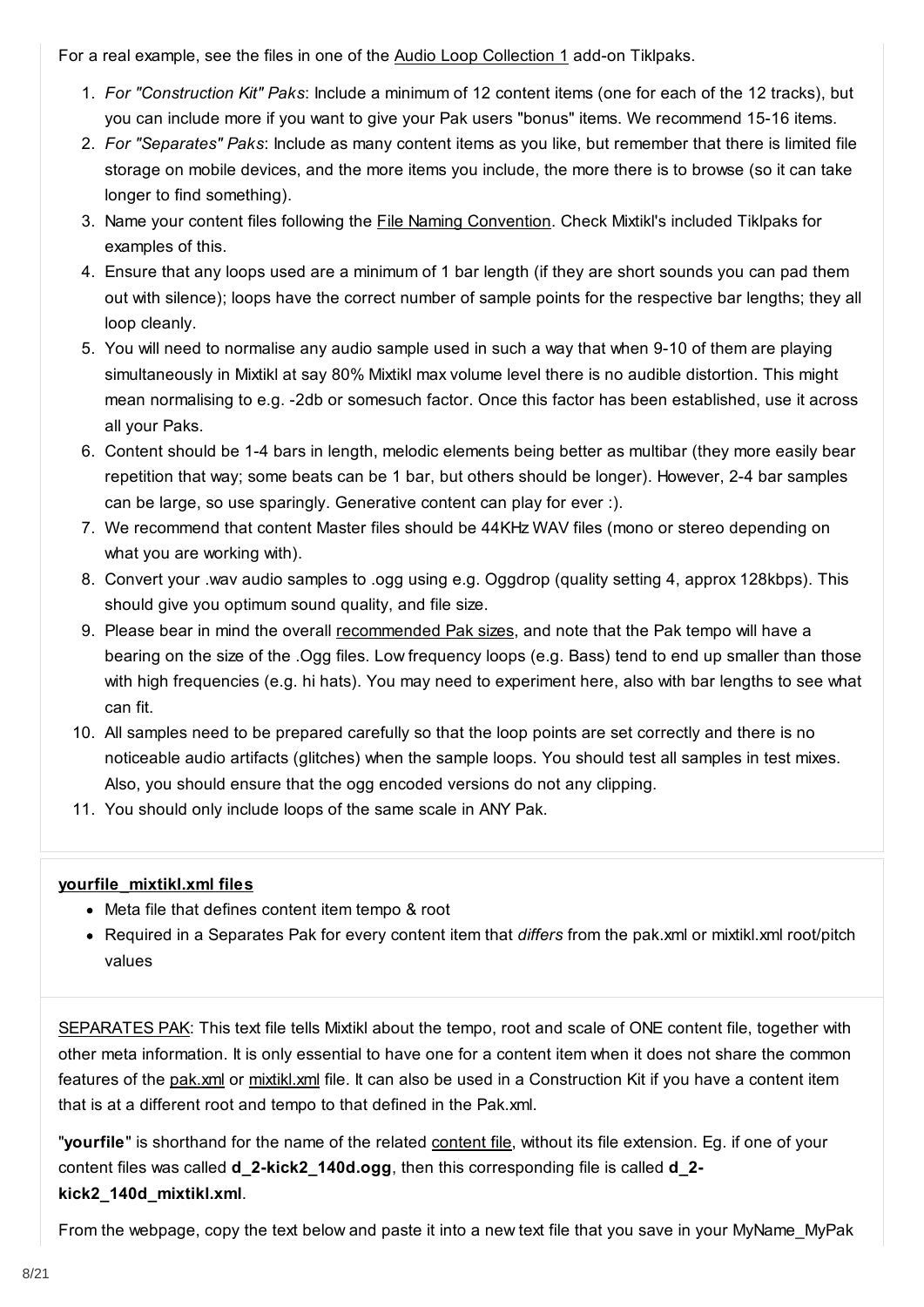folder as e.g. bass mixtikl.xml. Modify this file to match up with the corresponding content item :

<copy text below... >

```
<?xml version="2.0"?>
<mixtikl_meta
tempo="81"
root="D"
scale="Major"
path="/MyName_MyPak/" 
licenceURL="http://yourdomain.com/eula.html" 
linkURL ="http://yourdomain.com/getpaks/"
source="yourname" 
copyright="yourname" 
year="2010" 
style="world" 
instrument="drums" 
bars="1" 
descriptors="beats" 
>
</mixtikl_meta>
```
<copy text above... >

Notes:

- 1. *tempo*: The tempo is the tempo for which the content item is designed to be played, in terms of beats per minute.
- 2. *root*: The root parameter should be the root at which this content item is designed to be played. For example, this might be A, A#, C, Db etc.
- 3. *scale*: The Scale is purely informational, describing guidance as to the harmonic structure of the content item within the Pak; the user considers this, and for example might not choose to play a "Minor" Pak against a "Major" Pak (but there again: they might!).
- 4. All other parameters under this (as shown in grey) are currently optional and purely informational. The reason for including the other meta information is that some day Mixtikl will be able to use these of search on then, helping you to find samples quickly.
- 5. WHEN MODIFYING THE XML, BE CAREFUL NOT TO ADD SPACES WITHIN DOUBLE-QUOTE CHARACTERS (except where text). DO NOT FORGET THE FINAL CLOSING BRACES.

#### **yourmix.mixtikl files**

- The mix file(s), which might even be empty, required for every Pak that shows in the Pak list
- Required only in a Construction Kit Pak

The "mix file" is a text file that list all the loops and sound FX used in a mix, as well as the mix tempo, root, key mix information etc. When you save your mix, you are saving a mix file, e.g. demo1.mixtikl or mymix1.mixtikl.

For a real example, see the mix files in one of the [Audio Loop Collection 1](https://intermorphic.com/tiklpak/index.html#included-paks) add-on Tiklpaks.

Note: You must have at least one these in a Construction Kit Pak, but you do not need one in a Separates Pak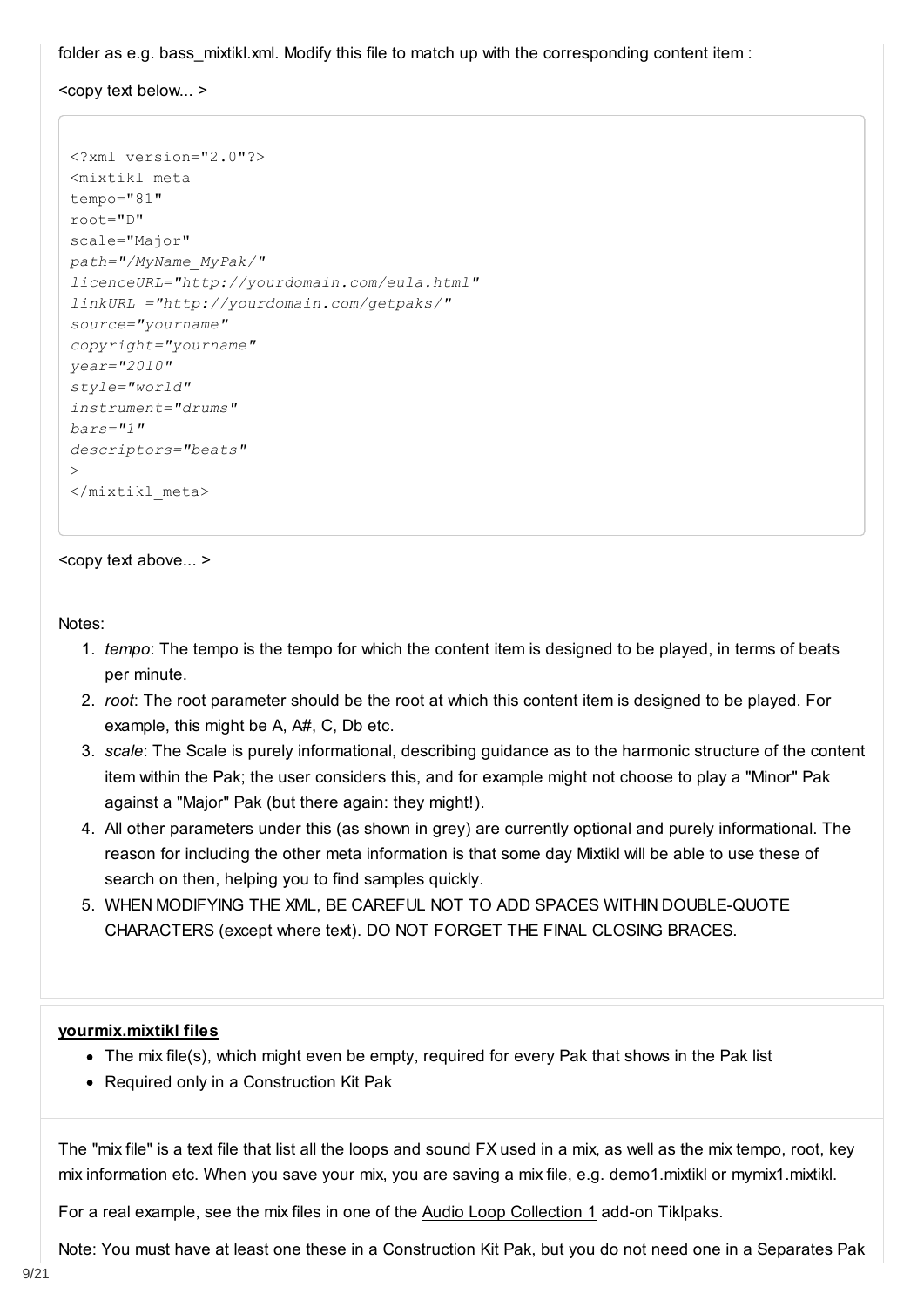that does **not** display in the Pak list.

Note: NO AUDIO or MIDI etc DATA is saved in a mix file, so you may share your mix files.

Note: Most Tiklpaks/Paks will be governed by a Licence Agreement, which will mean you will not be allowed to share the samples/loops in the Pak (in relation to Intermorphic Tiklpaks, see the [Intermorphic Tiklpak EULA\)](https://intermorphic.com/eula/index.html).

1. Create an empty text file, paste into it the text below, and save it in your Pak directory (e.g. MyName\_MyPak) as e.g MyMix.mixtikl

<copy text below... >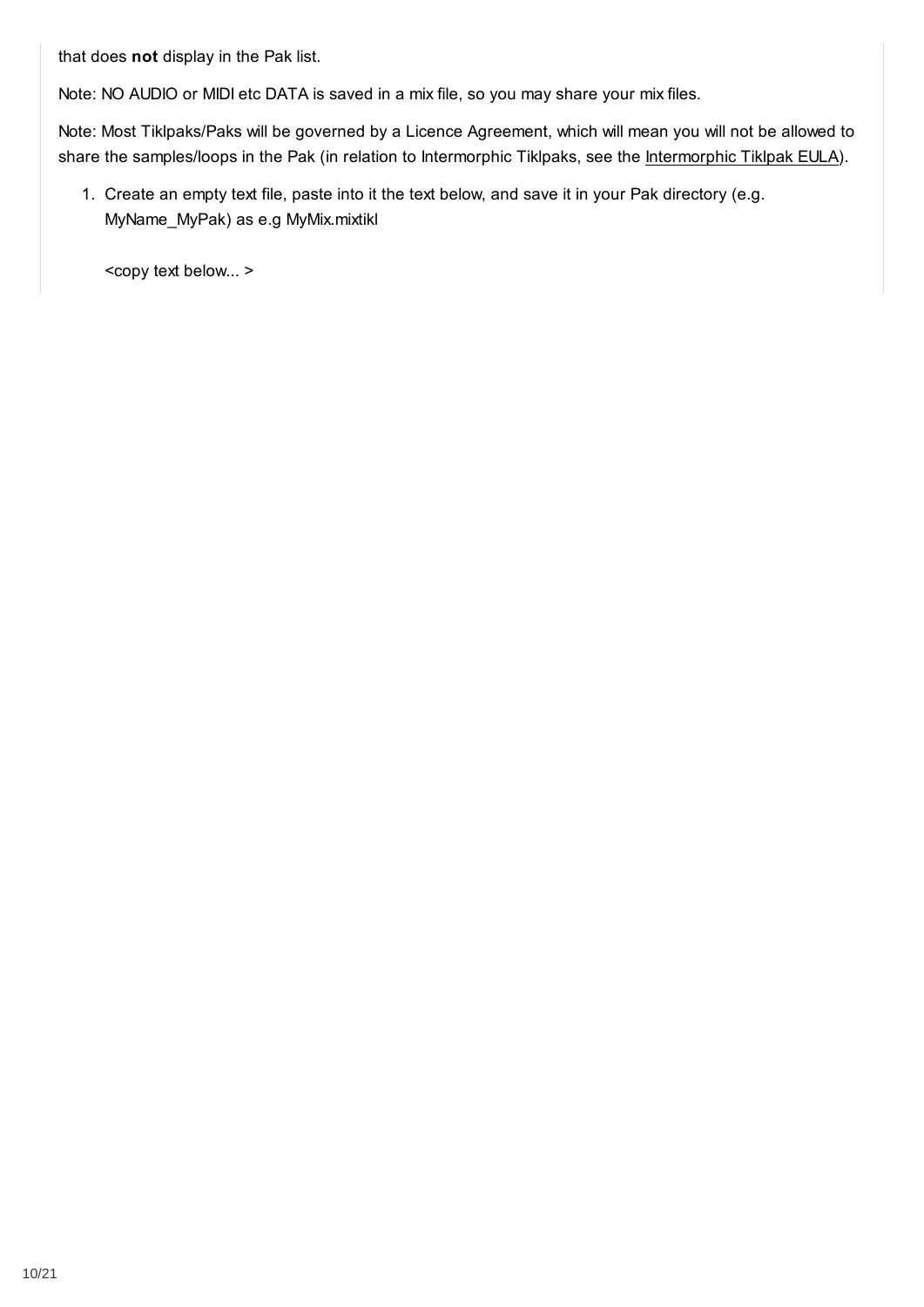```
<?xml version="1.0"?>
<mixtikl>
   <version value="2"> </version>
<global type="0" tempo="60" root="D" msmt="2" msss="0" filename="MyMix.mixtikl"
 pak="MyName_MyPak" >
</global>
   <track id="0" midivol="86">
    \text{cell} id="0"> \text{<<cell} <cell id="1"> </cell>
     <cell id="2"> </cell>
     <cell id="3"> </cell>
  \langletrack>
   <track id="1" midivol="86">
     <cell id="0"> </cell>
    \text{cell} id="1"> \text{<<}cell>
     <cell id="2"> </cell>
     <cell id="3"> </cell>
  \langle/track>
   <track id="2" midivol="86">
     <cell id="0"> </cell>
    \text{cell} id="1"> \text{<<}cell>
     <cell id="2"> </cell>
     <cell id="3"> </cell>
  \langletrack>
   <track id="3" midivol="86">
     <cell id="0"> </cell>
     <cell id="1"> </cell>
     <cell id="2"> </cell>
     <cell id="3"> </cell>
  \langle/track>
   <track id="4" midivol="86">
     <cell id="0"> </cell>
     <cell id="1"> </cell>
    \text{cell} id="2"> \text{<<cell}\langlecell id="3"> \langle/cell>
  \langletrack>
   <track id="5" midivol="88">
     <cell id="0"> </cell>
    \text{cell} id="1"> \text{<<cell}\text{cell} id="2"> \text{<<cell} <cell id="3"> </cell>
  \langle/track>
   <track id="6" midivol="86">
    \text{cell} id="0"> \text{<<cell} <cell id="1"> </cell>
     <cell id="2"> </cell>
    \langlecell id="3"> \langle/cell>
  \langle/track>
   <track id="7" midivol="86">
     <cell id="0"> </cell>
    \text{cell} id="1"> \text{<<cell}\langlecell id="2"> \langle/cell>
     <cell id="3"> </cell>
  \langle/track>
   <track id="8" midivol="86">
     <cell id="0"> </cell>
```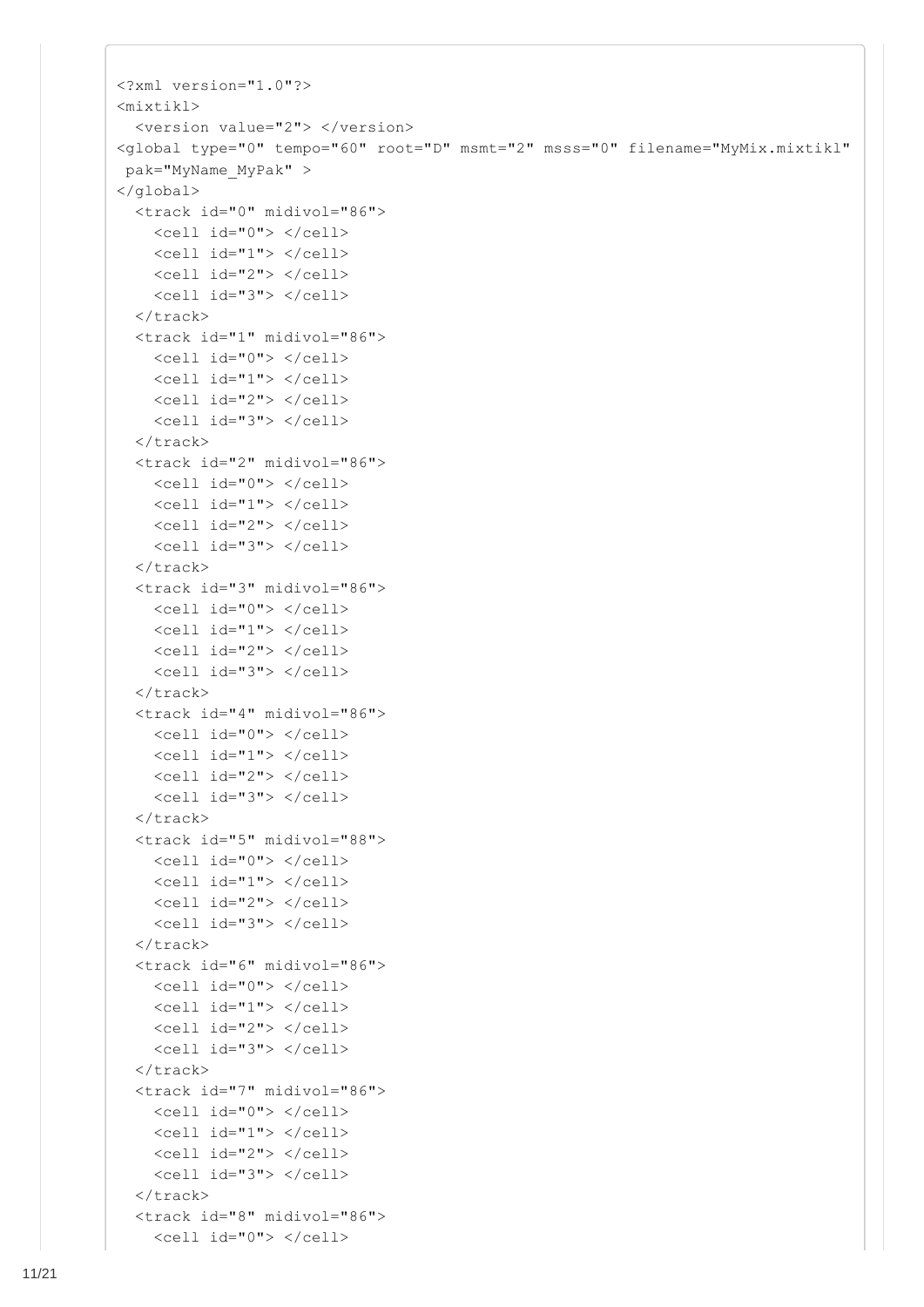```
 <cell id="1"> </cell>
     <cell id="2"> </cell>
     <cell id="3"> </cell>
  \langle/track>
  <track id="9" midivol="86">
     <cell id="0"> </cell>
    \text{1} id="1"> \text{1} <cell id="2"> </cell>
     <cell id="3"> </cell>
 \langle/track>
  <track id="10" midivol="86">
     <cell id="0"> </cell>
     <cell id="1"> </cell>
     <cell id="2"> </cell>
     <cell id="3"> </cell>
 \langletrack>
  <track id="11" midivol="86">
     <cell id="0"> </cell>
    <cell id="1"> </cell>
     <cell id="2"> </cell>
     <cell id="3"> </cell>
  \langle/track>
</mixtikl>
```
<copy text above... >

- 2. Start Mixtikl (close and re-open already open)
- 3. Select Mixer from the menu
- 4. From the Pak list select your Pak "MyName\_MyPak"
- 5. Create a mix
	- 1. Set the mix Tempo and Root from the tempo/root button on the top toolbar.
	- 2. For tracks 1-12 select each of the [Mixer Cells](https://intermorphic.com/mixtikl/guide/index.html#mixercell) in Sections 1 to 4, and add in the content element you want from your Pak. Tap/hold the cells to make them loop (you will see the loop symbol), as you wish, and/or lock one of the sections itself (bottom toolbar).
	- 3. For any tracks that you want to be "1 shot" loops, select the cell in column 7 for that track, and tap until it shows as an orange dot with an exclamation mark; sequenced cells are represented by an orange arrow and loop cells with just an orange loop symbol.
	- 4. Adjust any of the track volumes and pans, as necessary (column 1), and mute or solo settings (column 4).
	- 5. To add global FX to the mix (if required), select your FX as a global FX (top button on column 7). You can add track level FX by selecting an FX unit in column 7 for that track.
	- 6. Select Menu > Save, and name your file.
	- 7. You can include as many .mixtikl files as you like in a Pak.
- 6. Now that you have created your customised .mixtikl file, delete the placeholder mix file, e.g MyPakTest.mixtikl and replace with this file.

#### **splash.png**

- The Pak splash screen that displays as the Pak is loading
- Optional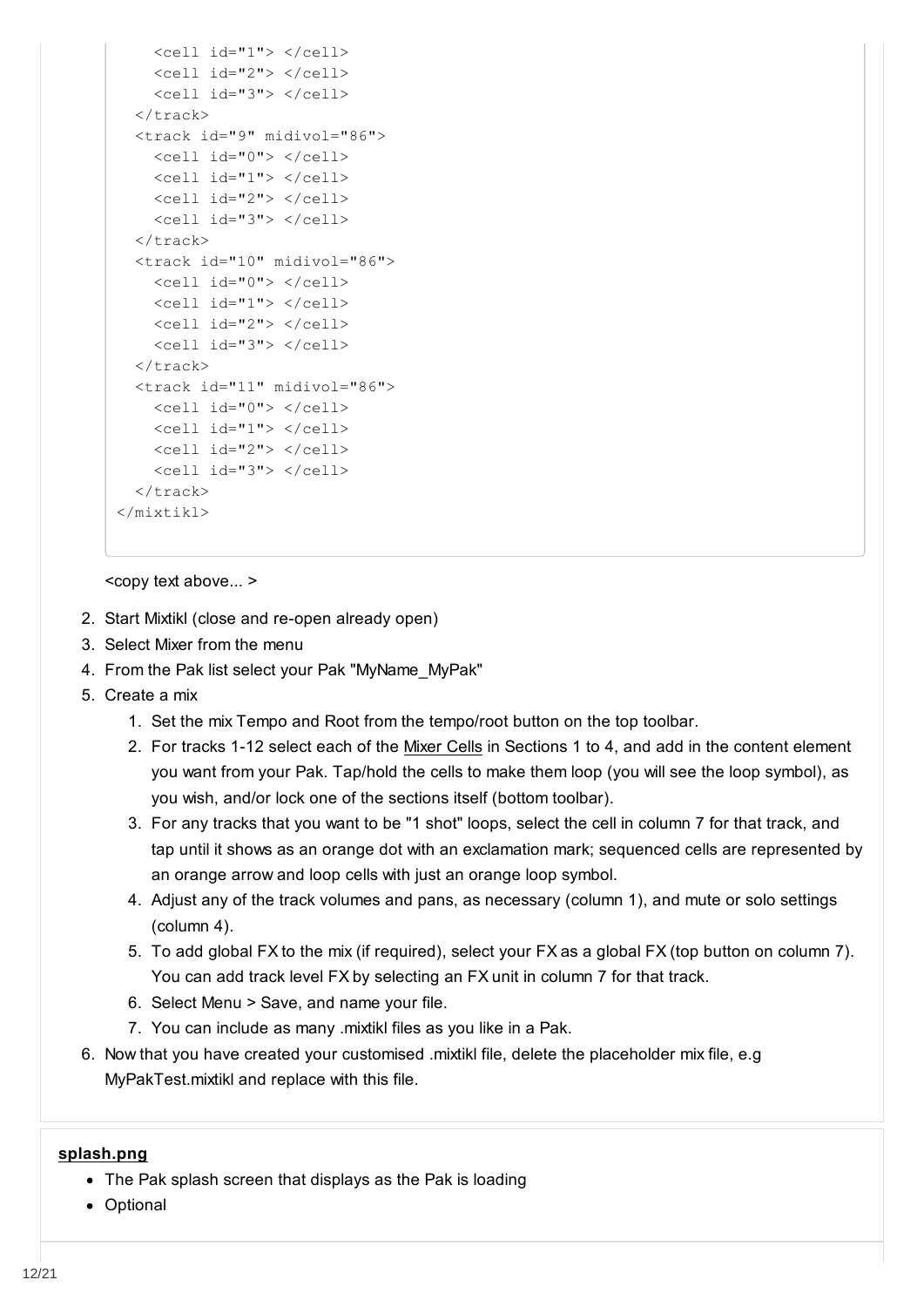

OPTIONAL: You can include an image in your Pak that is displayed when loading or creating a mix based on your Pak (your Pak must be installed).

For a real example, see the splash.png file in one of the [Audio Loop Collection 1](https://intermorphic.com/tiklpak/index.html#included-paks) add-on Tiklpaks.

**File name**: "splash.png"

**Recommended size**: 640 ×614 pixels (optimally fits all skin sizes), although it can be larger.

**Recommended bit depth**: 24-bit indexed png (to make sure it looks good on larger screens like iPad or iPhone 4 "retinal" display).

**Note**: The image is stretched to fill a skin-specific area which depends on the screen size/skin that Mixtikl is running at.

#### **licence.txt**

- The Licence file that accompanies the Pak
- Optional

OPTIONAL: The license that you want to accompany the content in your Pak. The user can see the license text for any mix file created from this (installed) Pak from Menu > Help > Licenses > Currently Open Pak

For a real example, see one of the [Audio Loop Collection 1](https://intermorphic.com/tiklpak/index.html#included-paks) add-on Tiklpaks.

From the webpage, copy the text below and paste it into a new text file that you save in your MyName\_MyPak folder as license.txt. Modify license.txt to suit your requirements:

<copy text below... >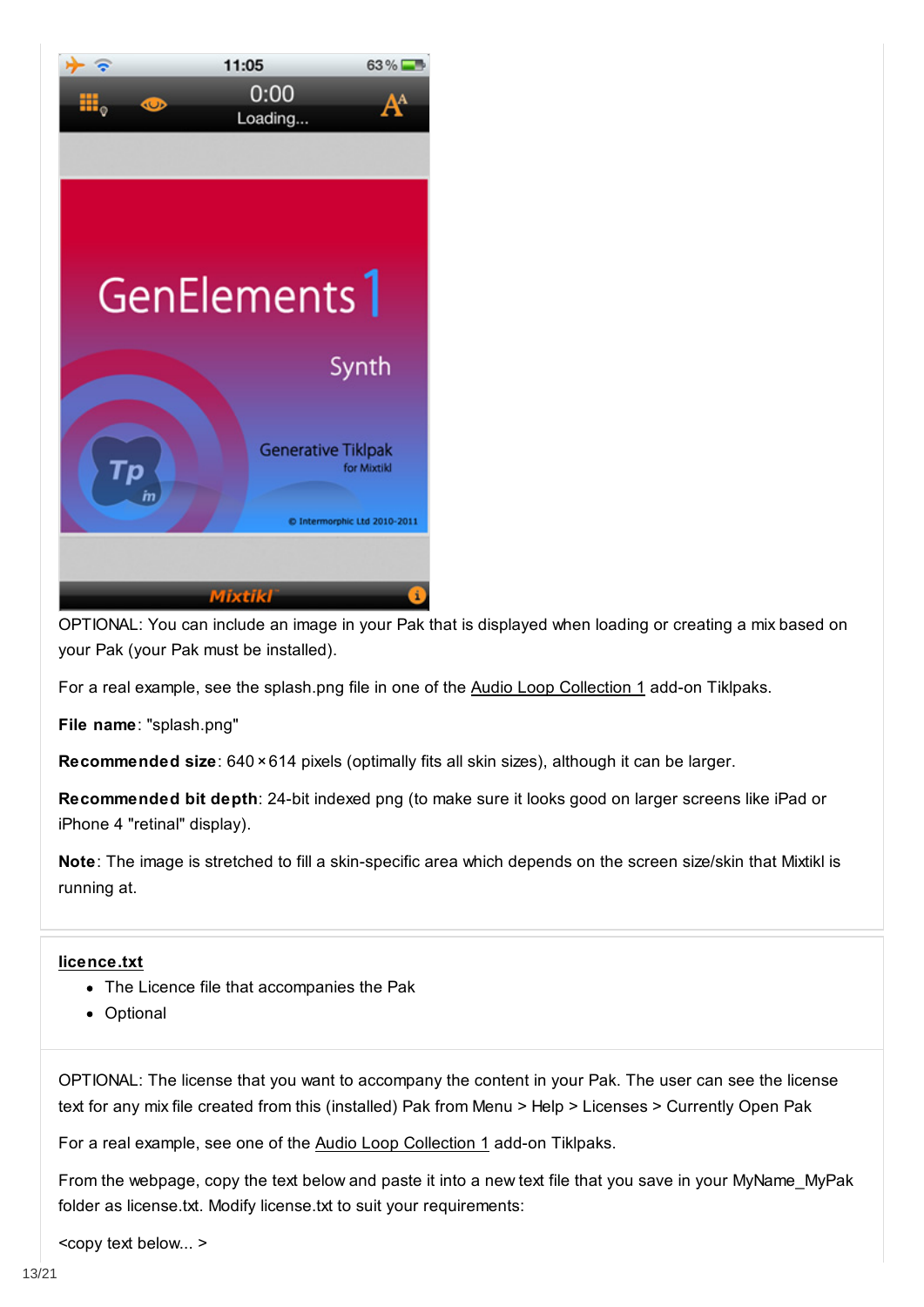```
<a href="help:help">QUICK HELP
\langle h r \rangle<b>Your license name
Your license text...
<a href="help:license">TOP ^
```
<copy text above... >

# Content Types

Mixtikl allows the mixing together of many different audio and music files, namely "content". This content can be in a wide range of file formats, from audio clips to MIDI files and beyond. To keep things simple, we refer to any item of content in any format simply as "content" or "content item", but this section gives some more information on the different formats.

 $\blacktriangle$   $\blacktriangle$   $\blacktriangleright$ 

Mixtikl's content flexibility allows you to be creative in ways that both suits the capabilities of your device and that match your personal preferences – namely how much memory you have on your phone, and how much space you want to set aside for storing content or recordings of mixes you might make.

### Audio Content

Audio content is used where maximum sonic impact is required. The reason is that an audio sample (a short clip) contains a great deal of high quality pre-processed audio information (such as a real voice, electric guitar riff, orchestral theme etc). However, the downside is that memory usage is higher than for other content types (for both storage and operation). A typical 1 bar audio sample (in compressed Ogg Vorbis format, 48Kbps) is around 15Kb, but in order to be mixed it must first be expanded into your device RAM memory, where it might be >4 times larger!

Audio formats supported (file extensions capitalised for consistency):

- Ogg Vorbis (compressed audio format) .OGG
- WAV (PCM and ADPCM) .WAV (8 or 16 bit only at present)

Note: When using audio content, there are a number of factors that determine the size of the content item. The key ones are the tempo of the mix and how many "bars" there are in each item of content (a "bar" is a musical term which refers most commonly to 4 beats, and is the normal minimum size for a content item), and then for each item the sample rate, bit depth and whether the sample is stereo or mono.

Tempo is to do with how many beats per minute (bpm) you have in your mix, which is defined in each Pak. Tempo and the content size are closely interrelated in that a 1 bar 60bpm audio clip is 4 seconds in length (each beat is 1 second in length and there are 4 of them in a bar), and a 1 bar 120bpm audio clip a 2 seconds in length (each beat is  $\frac{1}{2}$  second and there are 4 of them).

### MIDI Content

MIDI content is an electronic version of sheet music (in that it only contains note playback information), and it is played through the Mixtikl integral MIDI synthesizer. MIDI content has the advantage of small size, and so uses far less device memory, but it does not have the sonic impact and richness of the much larger audio content. A typical 1 bar MIDI riff is around 1Kb.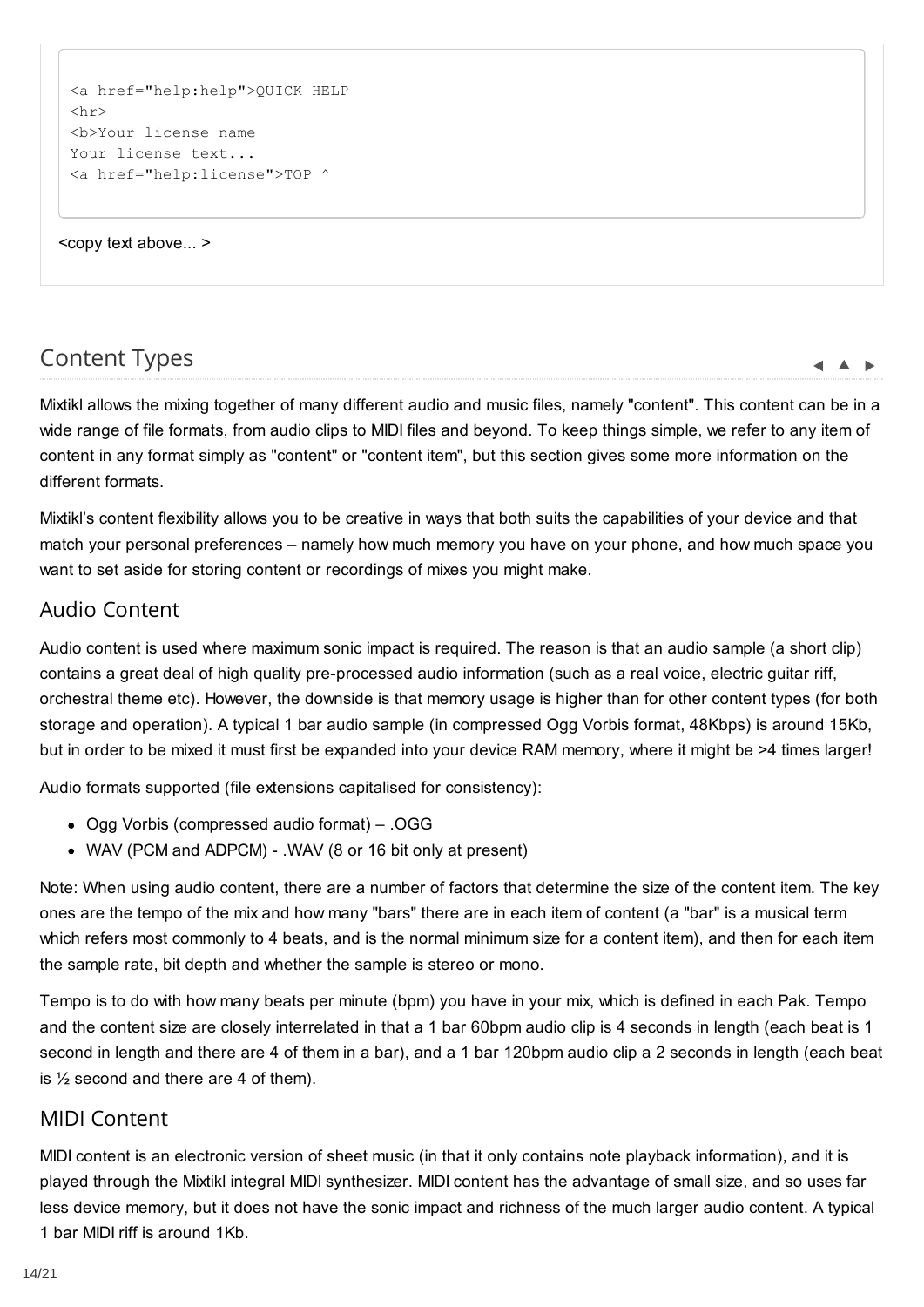<span id="page-14-0"></span>MIDI formats supported (file extensions capitalised for consistency):

SMF (Standard MIDI file, type 0 or 1) - .MID/.MIDI/.KAR

# Advanced Content

Various advanced content options are available within Mixtikl, and these allow greater use of the device as a music "computer", creating rich sounds from small components. This kind of content is typically in [.partikl](https://intermorphic.com/pse/3/index.html) format, and it allows the use of real software synthesisers, FX and music engines. A 1 bar .partikl file can be just a few Kb in size, but can be set up to allow the creation of hundreds of minutes of varied and sonically rich content.

PSE content is authored with [Noatikl 2,](https://intermorphic.com/noatikl/index.html) and can also include audio samples, for which the comments above related to audio content apply. Partikl files may contain any combination of DLS file data, audio data (Ogg, Au and/or WAV), [Noatikl](https://intermorphic.com/noatikl/index.html) files, MIDI files and [PSE](https://intermorphic.com/pse/3/index.html) Modular Synth and FX network settings. Noatikl files are generative content, meaning that they are composed for you in real-time by the Noatikl trans-generative music engine.

Advanced formats supported (file extensions capitalised for consistency):

- Noatikl .NOATIKL or .NOA
- Partikl .PARTIKL or .PAR

# SF2/DLS 1 Wavetable

The PSE multi-synth can be used to hook up MIDI or advanced content to a Wavetable of type SF2 (SoundFont) or DLS 1. The Wavetable can either be in one of the pre-installed Paks, or included in a Pak you might have made. Either way, it has to be installed to your device and PSE must know the path to it.

Being able to target a SF2 or DLS 1 Wavetable via PSE means that MIDI playback, via the MIDI synth in PSE, can use some cool sounds and with the smallest performance overhead - all you need is the Wavetable!

# Multi-bar Content

This is content in any of the above forms that plays for more than 1 bar. It can be even more effective than content of 1 bar length as it provides more continuity and variation over a longer period of time. Mixtikl is very powerful in that mixes can utilise not only 1 bar content, but also multi-bar content. Mixtikl intelligently caters for content of nonfull bar length (e.g. 2 % bars). When the content is not in a Tiklpak it will not simply loop the content, causing mix synching problems, but will instead pad it out with silence until it reaches the next bar boundary. Content that \*is\* in a Tiklpak is time- stretched/shrunk automatically to the nearest bar multiple.

# The "mix file" itself

When you add content into a mix, this information is saved to a special "mix file" format called ".mixtikl". It is an XML format that stores all the information about what content is used in the mix and where, together with sound FX used etc.

# Add-on Paks and Content

There is a lot that can be used in Mixtikl. [See here](https://intermorphic.com/tiklpak/index.html) for what is available!

# File Names

 $\blacksquare$ 

# File Naming Convention

The file naming convention used by Mixtikl is of particular relevance to Paks that contain a lot of content as it helps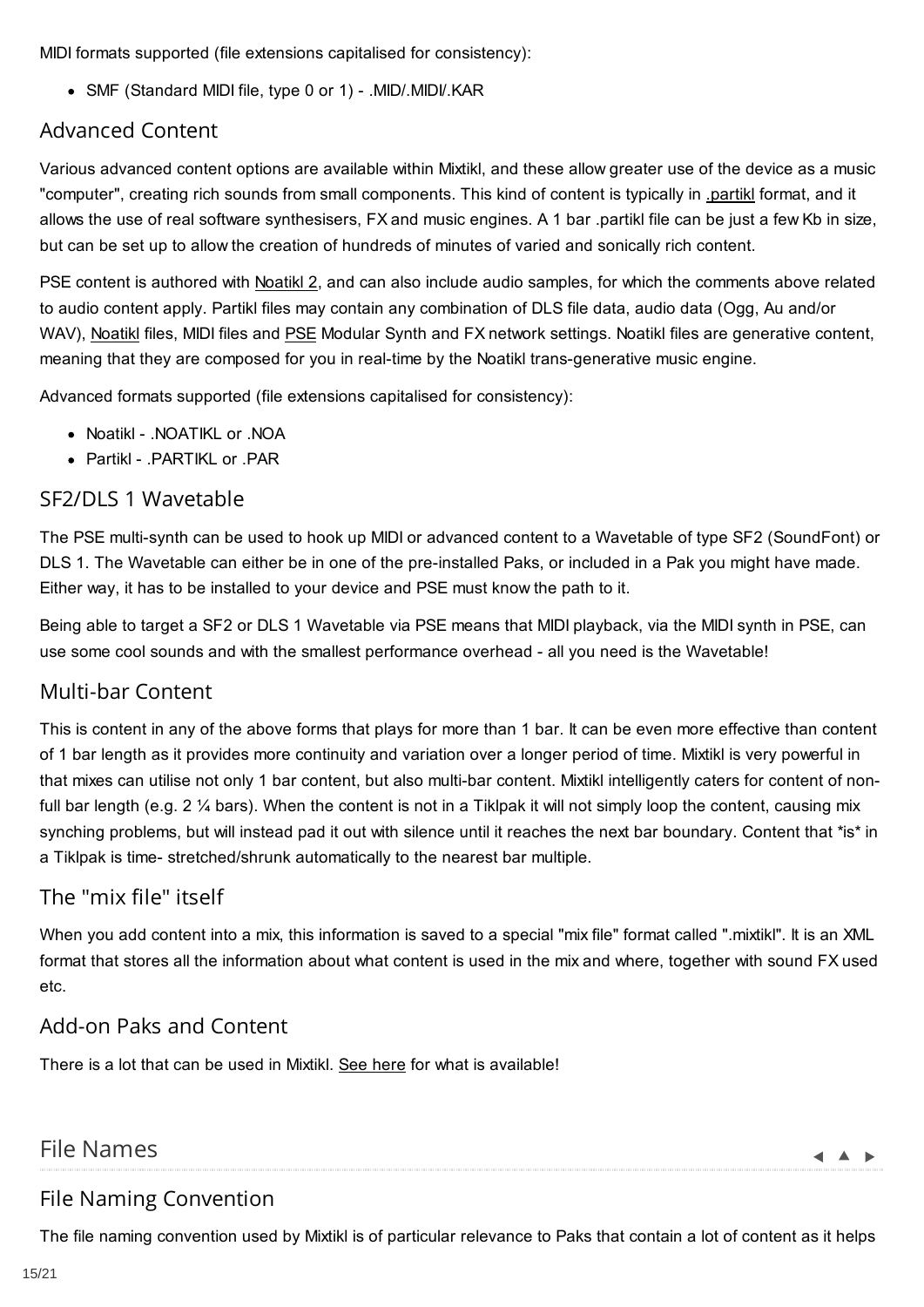to group similar content in list displays (e.g. content list).

For real examples, see the files in the GenMix1 Pak (genmix1\_dmaj\_im\_tp.zip), GenMix5 Pak (genmix5 dmaj im tp.zip) and LoopBeats2 (loopbeats2 tp im.zip) that are [pre-installed with Mixtikl.](https://intermorphic.com/tiklpak/index.html#included-paks)

*TIP*: If you have a loop, e.g. a drum loop, that you want never to be pitch shifted (even if it can be tempo-stretched), the use the "d\_" prefix below.

File Naming Convention: **track\_bars-contentName-aksmo.type**

### e.g. **d\_2-kick2\_140d-o.ogg**

### **track\_**

Choose one of 5 single character values followed by an "underscore" (the user never sees these letters):

- **d\_** (drums)
- **b\_** (basses)
- **c\_** (chords/structure)
- **l\_** (leads/arps)
- **u\_** (fx/vox/custom/stings)

### **bars-**

The number of bars followed by a "dash" (e.g. "4-")

- *OPTIONAL* we generally do not use this identifier, but it is available for you if it helps you, i.e. you can see in a content cell how long the loop will play for, and you can also visually track its progress with the moving content cell "mote".
- 0 is a special case that indicates content that will play for a very long time, which as far as the application is concerned, effectively means forever. This kind of content is generative in nature, and the generative material is authored with Noatikl. Noatikl content can be set up to play for a maximum of 9 hours, for example!
- If the content is only 1 bar long, then you can ignore this, i.e. track ContentName-aksmo.type.

### **contentName**

The name shown in a content cell. Using this convention means content is shown in the easiest, briefest and most easily understandable way in both the content cells and the content list. The contentName can include the underscore character.

#### Recommended syntax is :

```
"sampleTypesampleNumber_TempoRoot_OtherInfo" (e.g. kick1_140d_OtherInfo for Kick Drum 1)
```
- **sampleType** of 3-4 characters
	- "**snar**" for Snare Drum
	- "**syn**" for Synth
	- "**prc**" for percussion
	- "**kick**" for bass drum
	- "**hhat**" for hi hat
	- "**cym**" for cymbal
	- "**vox**" for voice
	- "**chrd**" for chords
	- "**bass**" for bass etc

.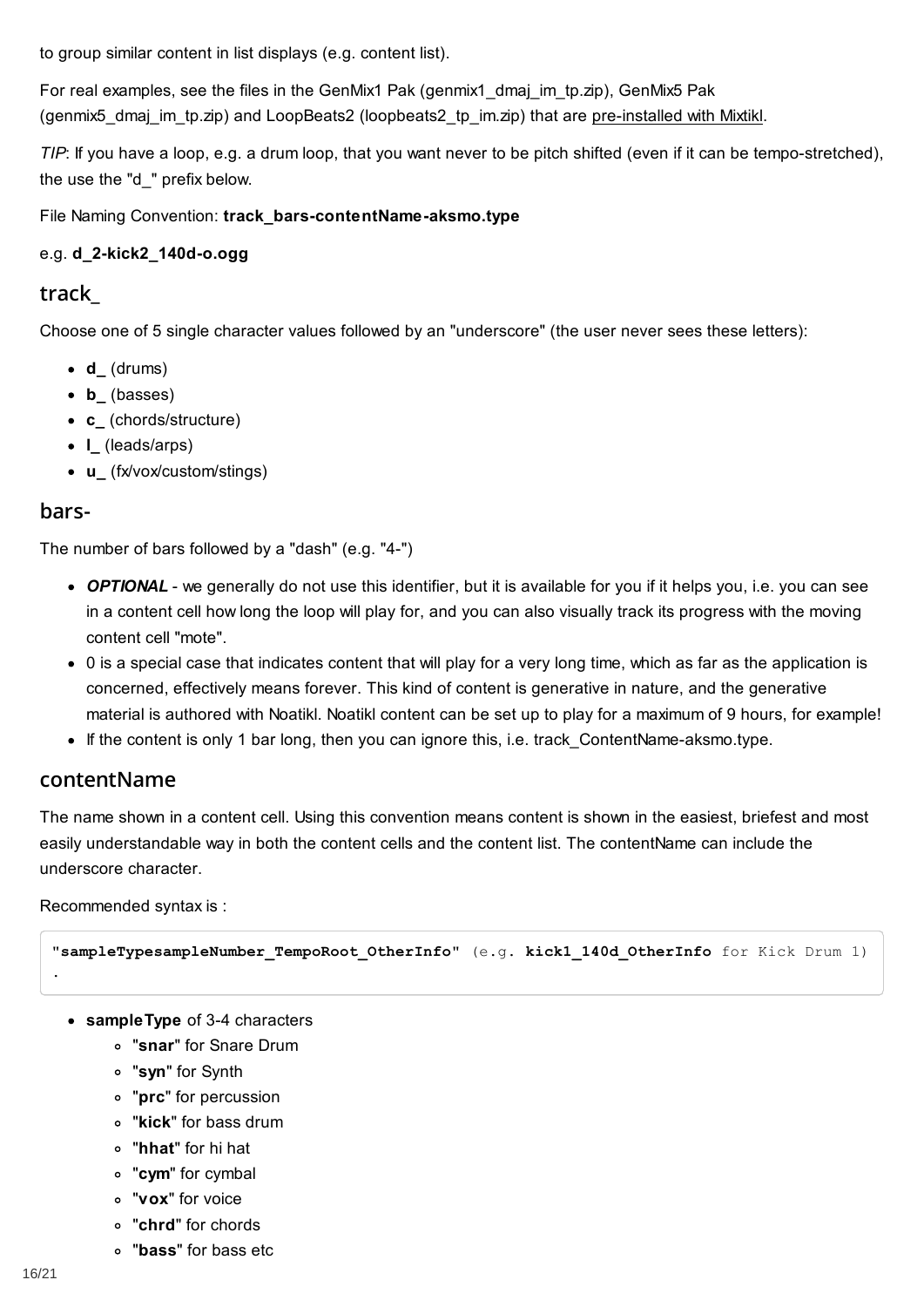- <span id="page-16-0"></span>**sampleNumber**
	- the variant, e.g. **1**, **2**, **3** etc.
- **\_TempoRoot**
	- The tempo and root note e.g. **\_140d**
- **\_OtherInfo**
	- Such as the details of the original sample name if the sample is renamed (e.g. 7WDZGSpice), the Pak name (e.g. loopbeats1) and the pak maker (e.g. \_IM)

### **-aksmo**

Preceded by a "dash", this is an advanced set of identifiers used by content authors to identify specific content types. If you are using audio or MIDI content only, then you can ignore these identifiers (i.e. track\_bars-ContentName.type).

- **a** the identifier for "advanced content", which is content constructed in such a way that it requires more than normal usage of computer processing to play. An example of this being content that uses modular synthesis to generate the sounds, or has heavy use of multi-layered audio samples. This content will display as red in the content list.
- **k** used for content that uses the Noatikl Music Engine. This content is typically generative, in that music is continuously created on-the-fly.
- **s** the identifier for content that uses sounds created through modular synthesis. 's' labelled content is normally labelled "advanced" as well.
- **m** MIDI based content.
- **o** Content that uses compressed audio samples, such as sample in Ogg Vorbis format.

### **type**

This is the file extension, such as **.partikl**, **.noatikl**, **.mid**, **.ogg** or **.wav** etc. The file extension determines what color the content will show up in the Mixtikl content list.

- Audio content displays as blue (Ogg, WAV);
- MIDI content displays as black (MIDI, MIDI partikl)
	- in the content cell it is also indicated with a small black and white piano keyboard;
- Advanced content (as noted above) displays in dark red (.partikl, .noatikl)

# Zipping

#### $\blacktriangle$   $\blacktriangle$   $\blacktriangleright$

# Creating your Pak.zip file

You can use your preferred Zip file utility to create your Pak. The KEY thing to remember is that you MUST get the path information correct for your Pak to load. Some Zip file utilities make it easy to include the right path information, some don't. Some you will need to use a Command line option to do this, especially if you create your Paks in a different folder to the one required for a Pak to load.

For a real example, see one of the [Audio Loop Collection 1](https://intermorphic.com/tiklpak/index.html#included-paks) add-on Tiklpaks.

It is **essential** that the following path (off your hard disk root, e.g. C:) is used and included in the Zip file for **all** your content in the Pak: e.g.

**intermorphic\mixtikl\paks\MyName\_MyPak\**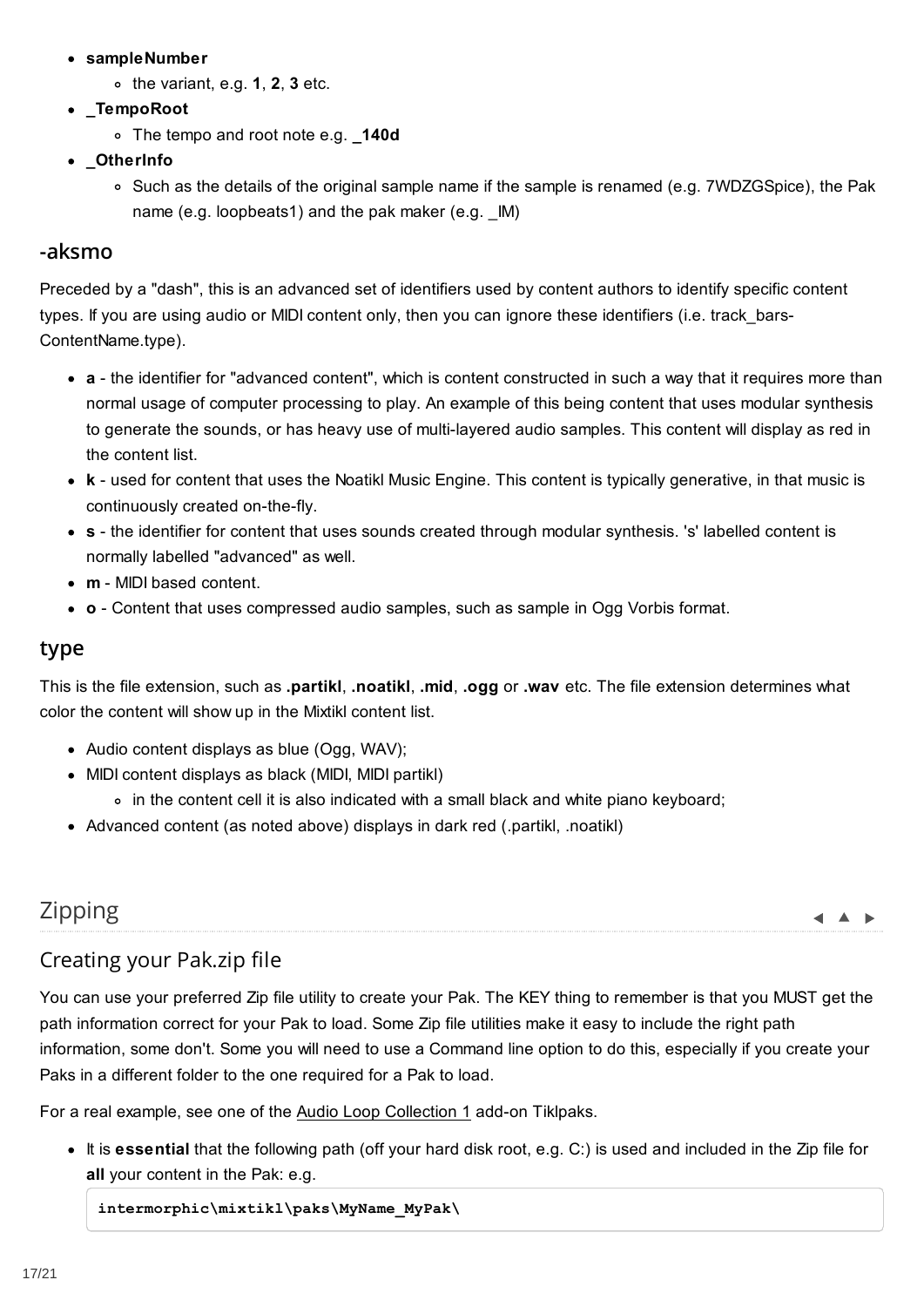• If you are making a Separates Pak you can included the Pak in a sub-folder under the paks directory, e.g.

**intermorphic\mixtikl\paks\MySamples\MyName\_MyPak\**

- The path(s) above **MUST NOT** include any other path information before "intermorphic" or the Pak simply will not work.
- *TIP*: More experienced Pak creators may wish to create a "dev" folder under the "paks" folder, and then put all Pak content development in a folder "intermorphic/mixtikl/paks/" under this. You then create your zips, using batch files, from these folders and never inadvertently overwrite or alter your master content.
- Once zipped, copy (or move) the Pak zip file (e.g. MyPak.zip) you have just made to the [Intermorphic Folder](https://intermorphic.com/tiklpak/index.html#intermorphicfolder)
- Relaunch your Intermorphic App, and you should be able to use your new Pak!

# **Windows Users - Tips for Zipping Paks**

There are a number of zip tools you can use on Windows, including [7Zip](http://www.7-zip.org/) and [WinZip](http://www.winzip.com/) etc.

- 1. **Approach 1 Using Latest version of WinZip (e.g. > 12.x ...)**
	- Imagine you have the content for pak you're creating in c:\this\that\intermorphic\mixtikl\paks\\*
	- Add the folder(s) you want from Windows Explorer to a zip you should include full path info
	- To fix the path info in the zip file, to be relative... i.e. to remove the unwanted c:\this\that path information then, in WinZip, select the "Folders" view.
	- In the left hand pane, move to the folder above which you wish to preserve the relative path (i.e. to c:\this\that in this case).
	- Drag the intermorphic folder from the right pane, to the top/root of the zip file structure in the left pane.
	- Your file/folder paths are now fixed!

# **Mac Users - Tips for Zipping Paks**

There are a number of zip tools you can use on Mac, including Stufflt and [BetterZip](http://macitbetter.com/)

#### 1. **Approach 1 - Using Terminal to zip up your Pak**

Launch Terminal (from Finder, under Applications > Utilities), and type the following, where MyName MyPak is the name of your Pak folder:

```
cd Documents
zip -r MyName_MyPak.zip intermorphic/mixtikl/paks/MyName_MyPak/*
```
Note that if you have moved your Documents folder somewhere else, you will have to move there instead with something like this:

```
cd /Volumes/Drive/Documents
zip -r MyName_MyPak.zip intermorphic/mixtikl/paks/MyName_MyPak/*
```
Reload Mixtikl and check your Pak is OK (we suggest you temporarily move your Pak folder so that ONLY the Pak zip gets picked up (for testing) and not your unzipped Pak folder)!

#### 2. **Approach 2 - Using a .sh (batch) file to zip up your Pak**

Creating Pakzips with a batch file(s) is best if you are creating a lot of Paks, or just doing it again and again and don't want to type in the commands above every time. We don't want to go into another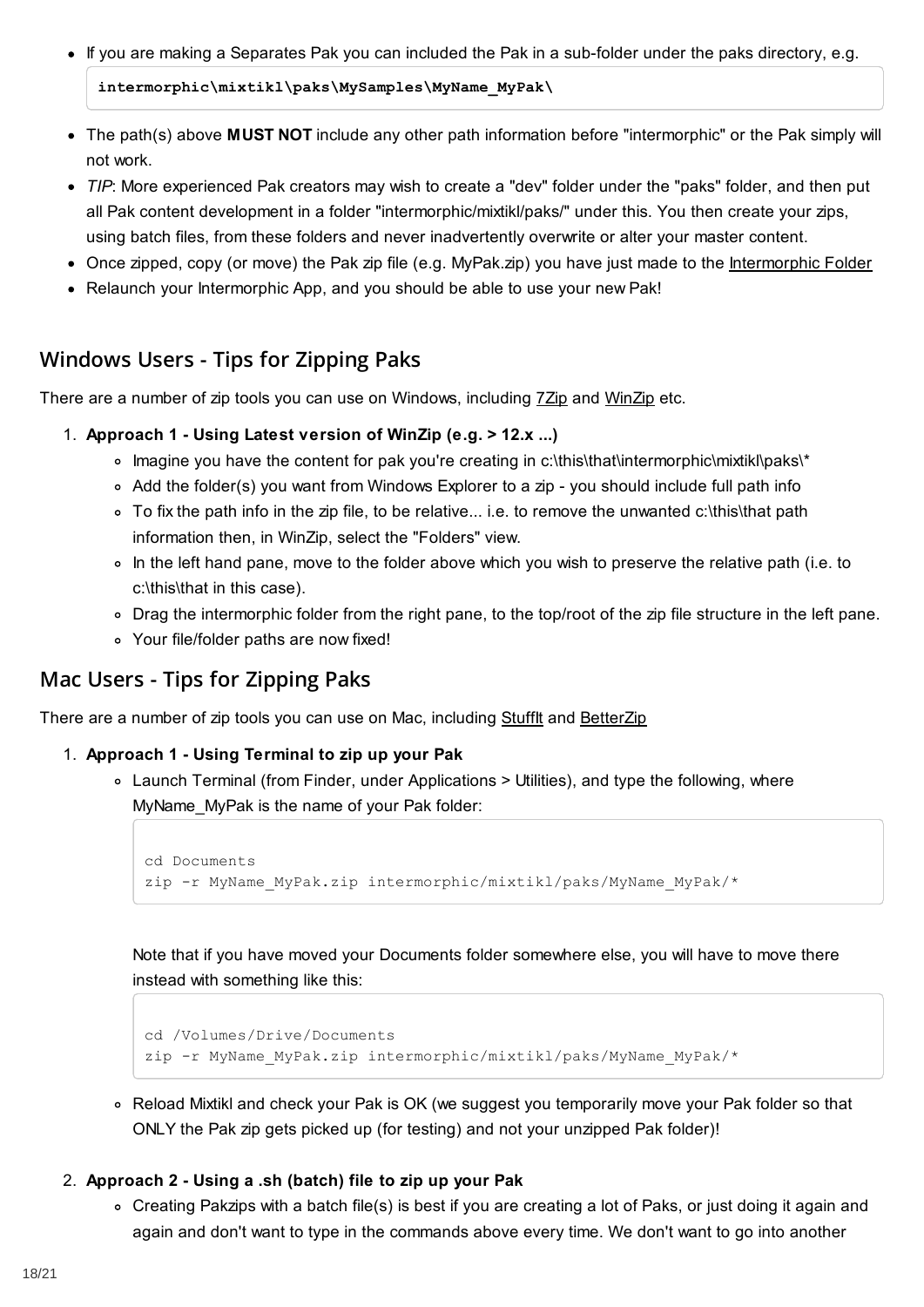<span id="page-18-0"></span>tutorial on how to use .sh (batch files), but you need to create a text file, and then rename it to something.sh and then set up the file association so that it can run as a batch file (none of this is straightforward it seems!). Suffice to say, we do not recommend creating / using batch files unless you know what you are doing!

- o If you use a rm command (remove), be very careful.
- What follows is a batch file that checks if a zip file is there, removes it, changes to a master Pak directory, and zips up a particular pak and puts it in a separate zips folder (e.g. IMZips) where you can then later copy your Pak from to the correct intermorphic/mixtikl/paks/ directory for use in Mixtikl.

```
#!/bin/bash
cd ~/Documents
touch ~/IMZips/TiklPaks/genmix1_dmaj_im_tp.zip
rm ~/IMZips/TiklPaks/genmix1_dmaj_im_tp.zip
cd ~/Documents/intermorphic/_TIKLPAK_DEV_MASTERS/
zip ~/IMZips/TiklPaks/genmix1_dmaj_im_tp.zip intermorphic/mixtikl/paks/IM_GenM
ix1 DMaj/*.*
```
You can also append the zip line with arguments that prevent some files getting added, e.g.

```
-x \ \ * MACOSX -x \ \*. DS_Store -x \ \*Thumbs.db
```
# FAQ

 $\blacktriangle$   $\blacktriangle$   $\blacktriangleright$ 

How do I copy/transfer content (e.g. WAV) / paks into Mixtikl?

[See here.](https://intermorphic.com/help/#faq-content-installation)

The audio loops load slowly?

If you're having problems loading the loops on your device (some of the loops are large), then try setting the Mixtikl audio output to a lower value e.g. 16Khz stereo, which will force loops to be loaded into memory at that sample rate. On iDevice the default audio output quality for Mixtikl is set at 22KHz Stereo, but you can change that.

Can't see the Audio Loop Paks in Mixtikl > New?

To see the Tiklpaks that are in this collection, make sure that the ["Loops" check box](https://intermorphic.com/mixtikl/guide) is checked.

#### How do I use the audio loops?

From a [Mixer Cell,](https://intermorphic.com/mixtikl/guide/#mixercell) select the Content list button and then in the Content list select the (..) item to start browsing for content in other Paks.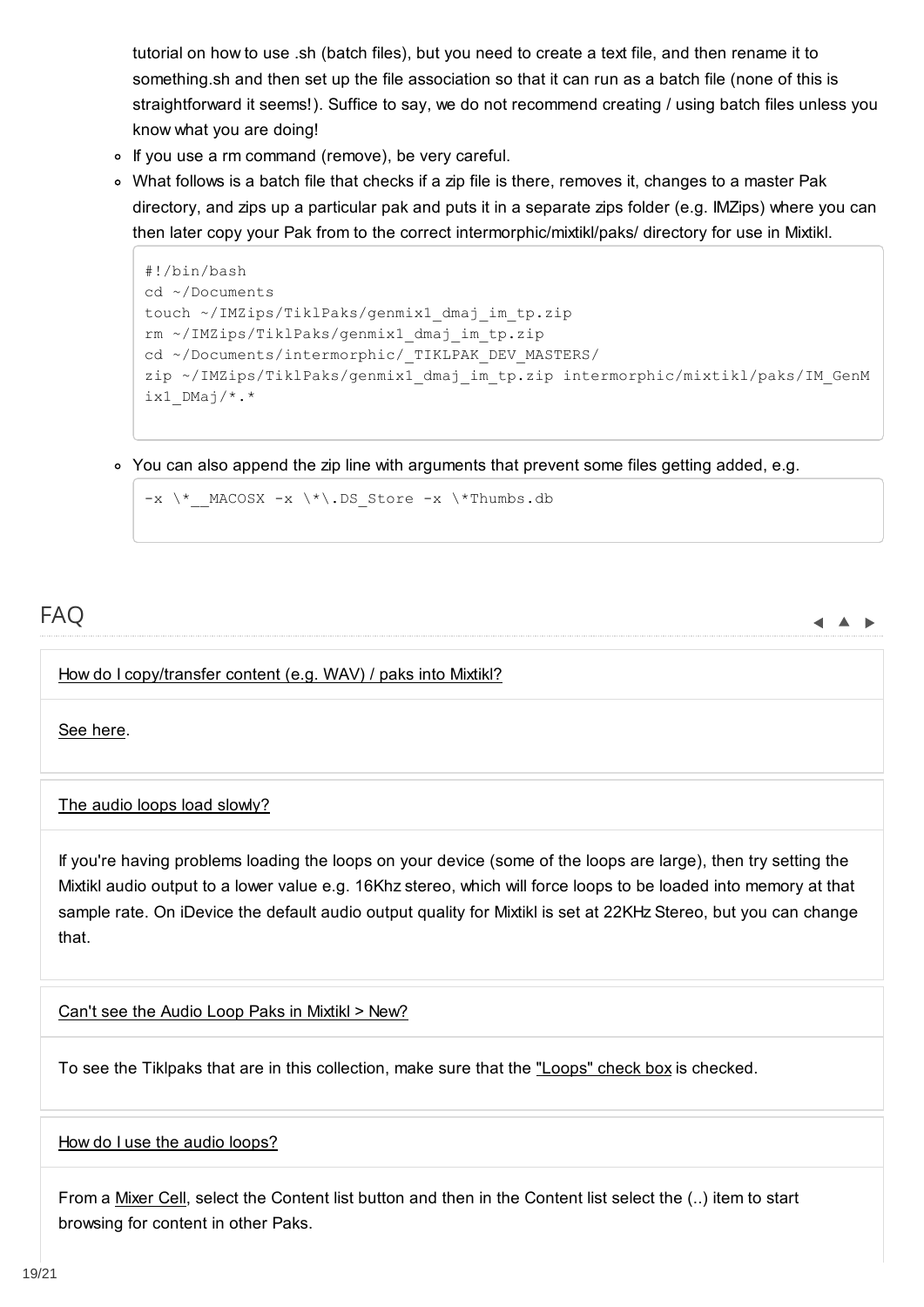#### How do I share mixes using these audio loops?

The Tiklpaks in AL Collection 1 are not embedded in Mixtikl, so for people to hear in mixes content that is in one of these Tiklpaks they need to purchase the Tiklpaks. Until they have the relevant Tiklpaks installed, content cells referencing that content will show as red to indicate the content is not present. Anyone else with AL Collection 1 should be able to play just fine the mix files you make with AL Collection 1.

If your mix references loops from other Collections/Tiklpaks/Paks, then that is fine, too. For people to play them, they just need to have installed those other Tiklpaks/Paks, too (or those content cells referencing that content will show as red to indicate the content is not present).

#### How do I use content I have copied to the "Intermorphic Folder" (and seen in the "User Content" folder)?

To use the content you have copied over, in [the mixer screen,](https://intermorphic.com/mixtikl/guide/#mixer) select a content cell, select the Content button in the [Mixer Cell Menu](https://intermorphic.com/mixtikl/guide/#mixercell) and then select either the "User\_Content" pak (e.g. for individual loops you have copied over) or select the ".." folder selector item and then scroll to find your pak (e.g. if you have copied over the IM Audio Loop Paks) and select the file you want to add to your mix. Alternatively, if you have copied over a pak (e.g. the Intermorphic Audio Loop Tiklpaks), then select [Menu > New](https://intermorphic.com/mixtikl/guide/#new) to create a new mix which uses content from those paks (if the paks contain loops, first ensure the Loop checkbox is checked so you can see them!).

#### Can I use my own loops/content in Mixtikl without having to create a zipped Pak?

Yes, you can, but remember that when not in a correctly formatted Pak they will not be pitch shifted or time stretched if you change the mix root or tempo.

For the content you want to use, simply [copy it to the "Intermorphic Folder".](https://intermorphic.com/help/#faq-content-installation)

#### Where do I find the Tiklpak EULAs?

You find them [here.](https://intermorphic.com/eula/tiklpak)

#### Is there a FAQ on general licencing questions?

Yes, there is, and it is [here.](https://intermorphic.com/help/#faq-licensing)

#### Help! I removed Mixtikl/Noatikl BEFORE I backed up my content?

We strongly recommend [backing up your content](https://intermorphic.com/help/#faq-content-installation) before removing an app from your iOS device, but you are here as you probably did not do that.

You can get your files back if you made an iTunes backup at some point, a backup that contains your